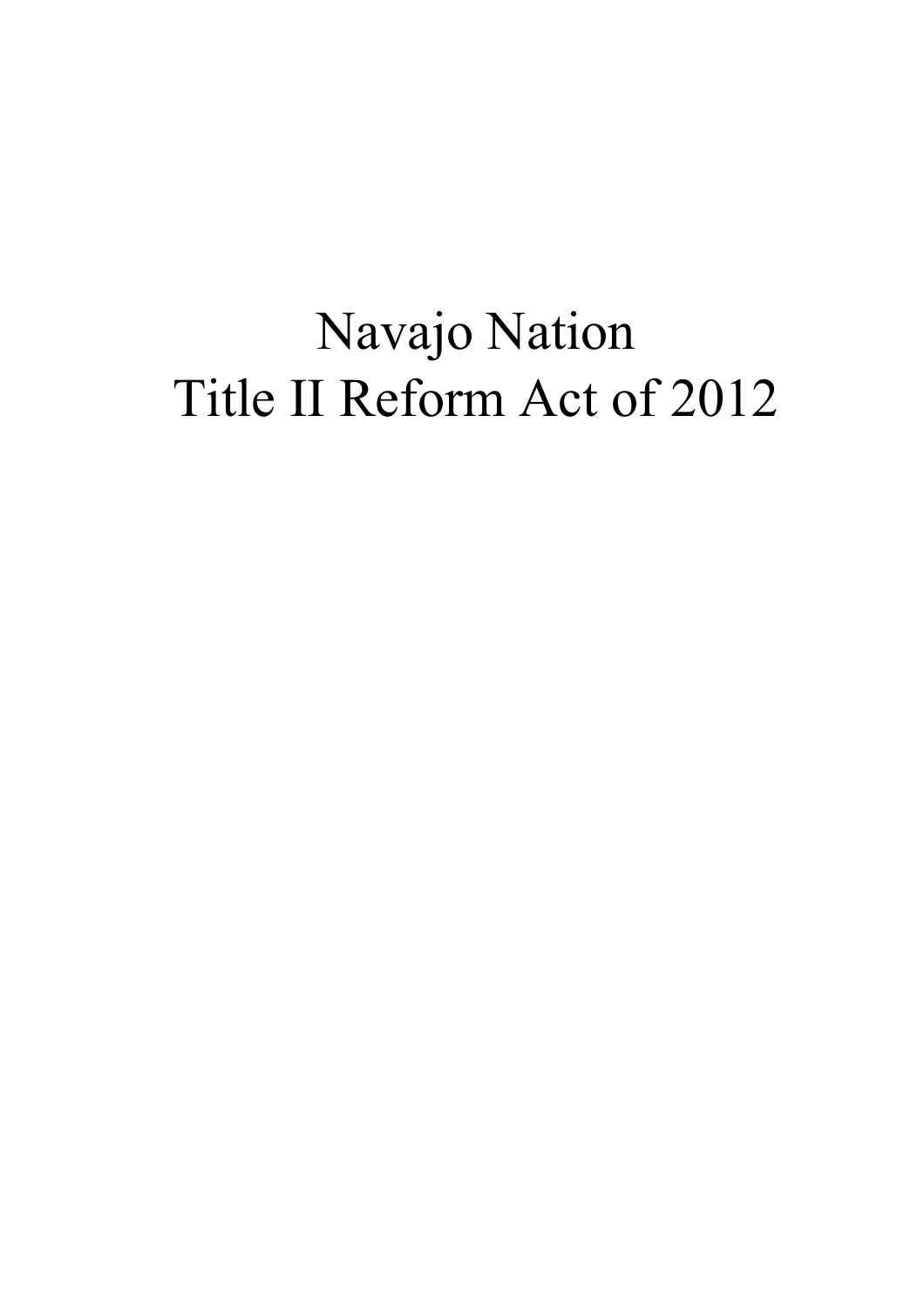$CJA-03-13$ 

#### RESOLUTION OF THE NAVAJO NATION COUNCIL

#### $22^{nd}$  NAVAJO NATION COUNCIL - Third Year, 2013

#### AN ACTION

#### OVERRIDING THE NAVAJO NATION PRESIDENT'S VETO OF NAVAJO NATION COUNCIL RESOLUTION CO-45-12

#### BE IT ENACTED:

The Navajo Nation hereby overrides the Navajo Nation President's veto of Resolution CO-45-12. President's memorandum on the veto and CO-45-12 attached hereto as Exhibit "A."

#### CERTIFICATION

I hereby certify that the foregoing resolution was duly considered by the Navajo Nation Council at a duly called meeting at Window Rock, Navajo Nation (Arizona), at which a quorum was present and that same was passed by a vote of 20 in favor and 0 opposed, this 29<sup>th</sup> day of  $\overline{J}$  anuary, 2013.

Johnny Naize, Speaker Navajo Nation Council

 $\frac{13}{13}$ Date

Motion: Honorable Walter Phelps Second: Honorable Jonathan Hale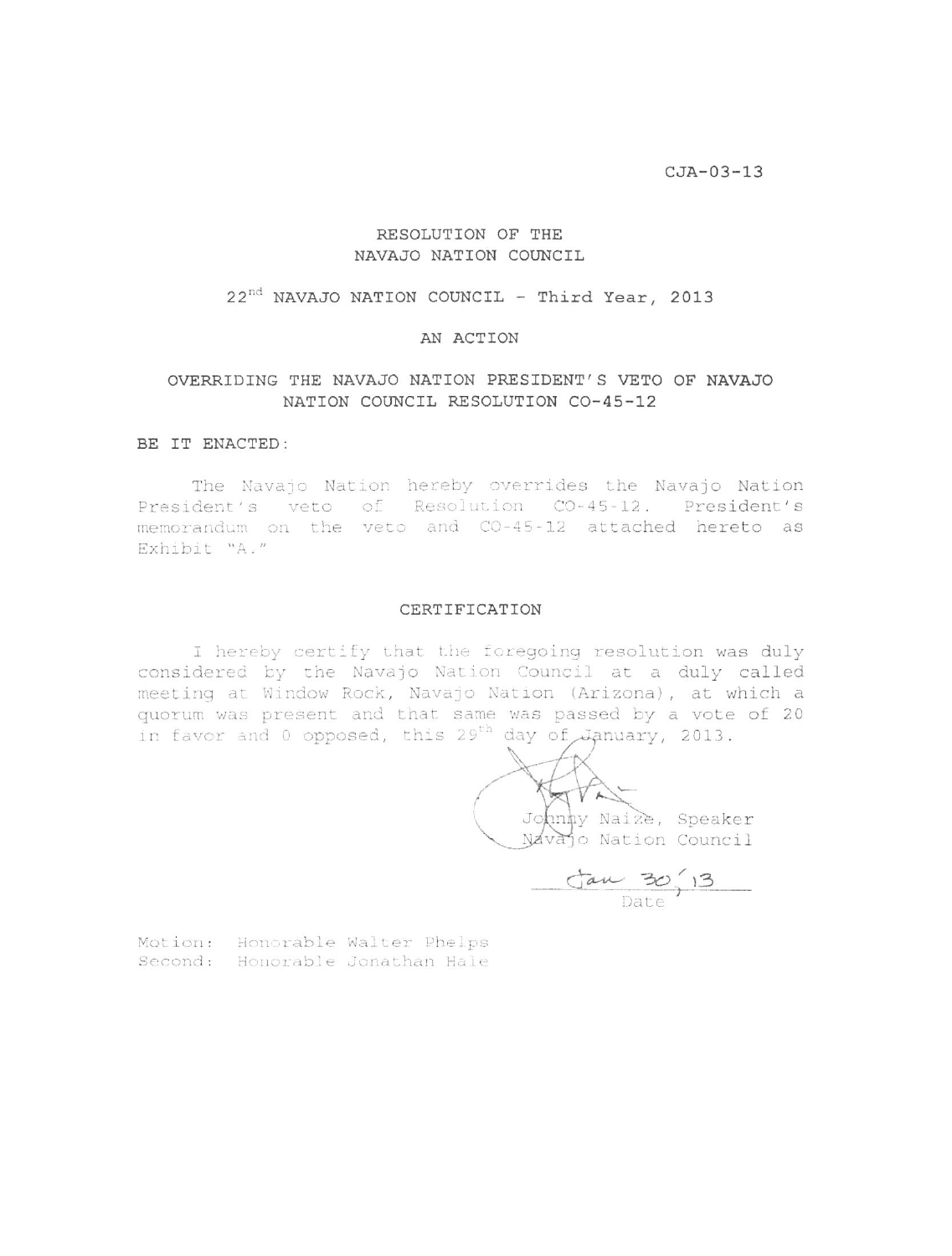## **TITLE 2. NAVAJO NATION GOVERNMENT CHAPTER 3. LEGISLATIVE BRANCH**

## SUBCHAPTER 2. NAVAJO NATION COUNCIL MEETINGS

\*\*\*\*

#### **§ 101. Establishment**

A. There is hereby established the Legislative Branch of the Navajo Nation government. The Legislative Branch shall consist of the Navajo Nation Council and any entity established under the Navajo Nation Council.

This  $§101(A)$  shall not be amended unless approved by a majority of all registered Navajo voters through a referendum.

## **§ 102. Powers; Composition**

A. The Navajo Nation Council shall be the governing body of the Navajo Nation and shall consist of 24 delegates. This §102(A) shall not be amended unless approved by majority vote of all registered voters in all precincts.

B. All powers not delegated are reserved to the Navajo Nation Council.

C. The Navajo Nation Council shall supervise all powers delegated.

D. The Navajo Nation Council shall have all powers to discipline and/or regulate the conduct of its members, until provided otherwise.

The Navajo Nation Council shall have the authority to promulgate rules, regulations and procedures for the conduct of its meetings and that of its committees.

F. The Navajo Nation Council shall confirm the appointments of all division directors upon recommendation from the appropriate oversight committee. The President shall present the appointments at the next Navajo Nation Council session following the date the appointments are made.

G. The Navajo Nation Council shall establish standing committees of the Council and delegate such authority to such committees as it deems necessary and proper for such committees to execute the purposes or powers delegated.

## **§ 103. Qualifications**

No person shall serve as a delegate to the Navajo Nation Council unless he or she is an enrolled member of the Navajo Nation above the age of 25.

## **§ 104. Incompatible Service**

A. No person shall serve as a delegate if he or she is in the permanent employment of the United States or any state or subdivisions thereof; nor shall an elected official of the United States or the several states thereof serve as a delegate. This Section shall not apply to service on a school board or elective county office.

B. No person shall be eligible for election to the Navajo Nation Council if that person is permanently employed or an elected official as described in §104(A).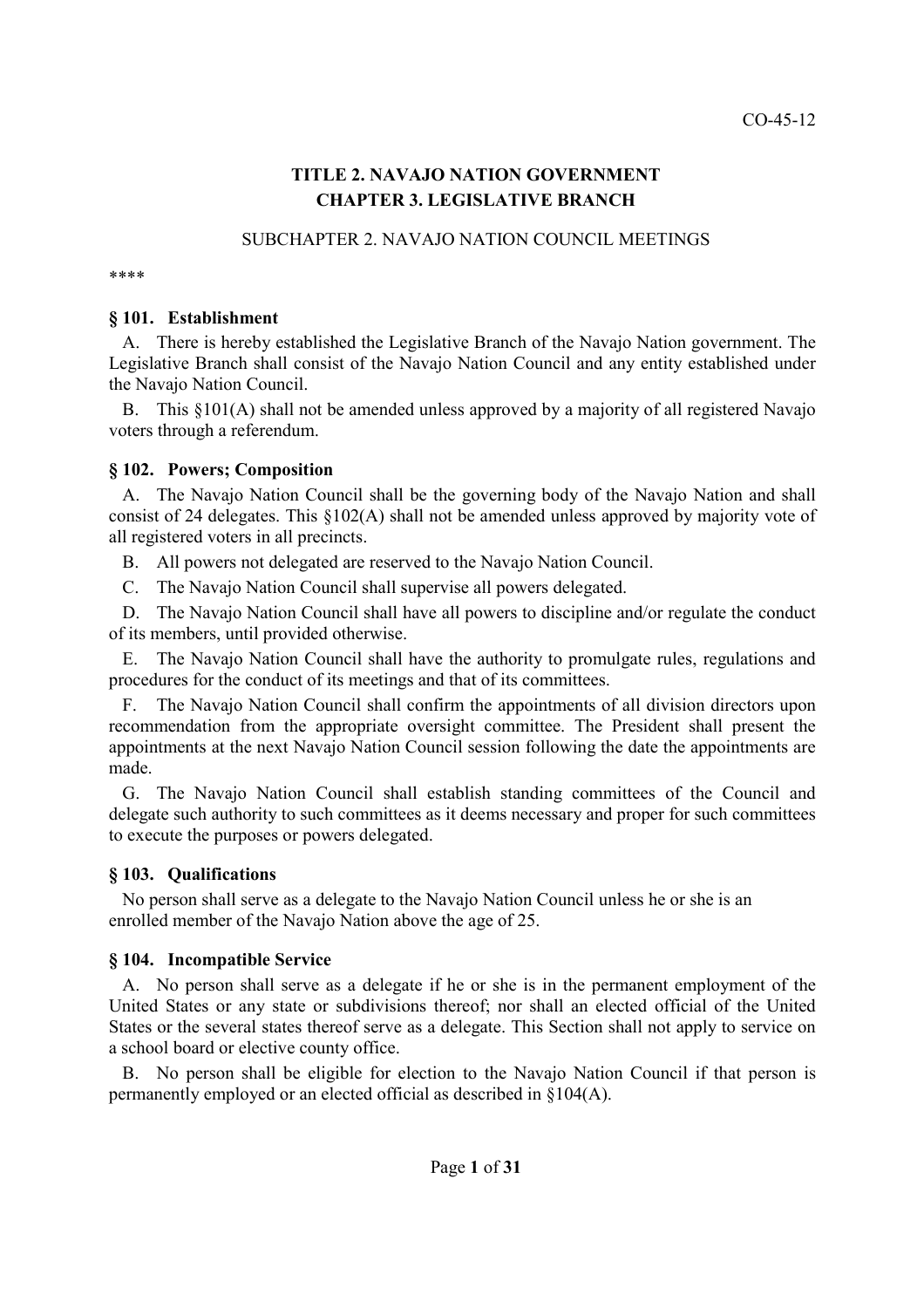C. If any delegate, after his/her election, enters such service, the delegate shall immediately forfeit his/her office as a Council Delegate.

D. No Council Delegate shall engage in the private practice of law while serving as a Navajo Nation Council Delegate.

## **§ 105. Term of Office**

A. Each delegate to the Navajo Nation Council shall serve for a term of four years.

B. A delegate shall not be limited in the number of terms he or she may serve.

## **§ 106. Compensation of Council Delegates**

A. Delegates shall be compensated by an annual salary of twenty-five thousand dollars (\$25,000) per year. All Council delegates shall be paid bi-weekly. A salary increase may be approved by the Navajo Nation Council but shall not become effective unless ratified by twothirds (2/3) of all Navajo Nation Chapters within 120 days of approval by the Navajo Nation Council. The provisions of this Section shall not apply to mileage payments, per diem payments, deferred compensation benefits or any other payments or benefits which are separate from the biweekly base salary established in this Section.

B. Delegates attending a Navajo Nation Council meeting or their respective committee meetings may receive sixty dollars (\$60.00) per diem for each day official business is conducted and mileage reimbursement for use of a private vehicle at the rate established in the Navajo Nation Travel Policy and Procedures Handbook, and amendments thereto. Chairpersons of Committees may receive as compensation for extra time spent by the Chairperson beyond meetings to execute committee business eighty dollars (\$80.00) per diem for each committee meeting day.

C. For every week of a session of the Navajo Nation Council, delegates shall be paid mileage equal to one round trip to Window Rock from their residence and return, according to the official mileage chart of the Controller.

D. For each complete committee meeting delegates to the Navajo Nation Council shall be paid mileage equal to one round trip to Window Rock, from their residence and return, according to the official mileage chart of the Controller.

E. Full per diem shall be paid only for attendance of at least three hours of meeting or until all agenda items are concluded.

F. Delegates, or their beneficiary in the event of death, are paid a deferred compensation benefit when they leave office.

## **§ 107. Advances to Council Delegates**

A. Temporary travel advances to a Council Delegate, not to exceed the reasonable expected cost and expenses of authorized travel, may be made by the Controller upon written authorization of the Speaker of the Navajo Nation Council.

B. Claims for reimbursement of travel expenses shall be submitted to the Controller promptly upon completion of travel. Travel advances outstanding at the time reimbursement claims are submitted shall be deducted from the amount being claimed.

C. Salary advances to a Council Delegate, not to exceed fifteen thousand dollars (\$15,000) during any bi-weekly pay period, may be made by the Controller (or designee).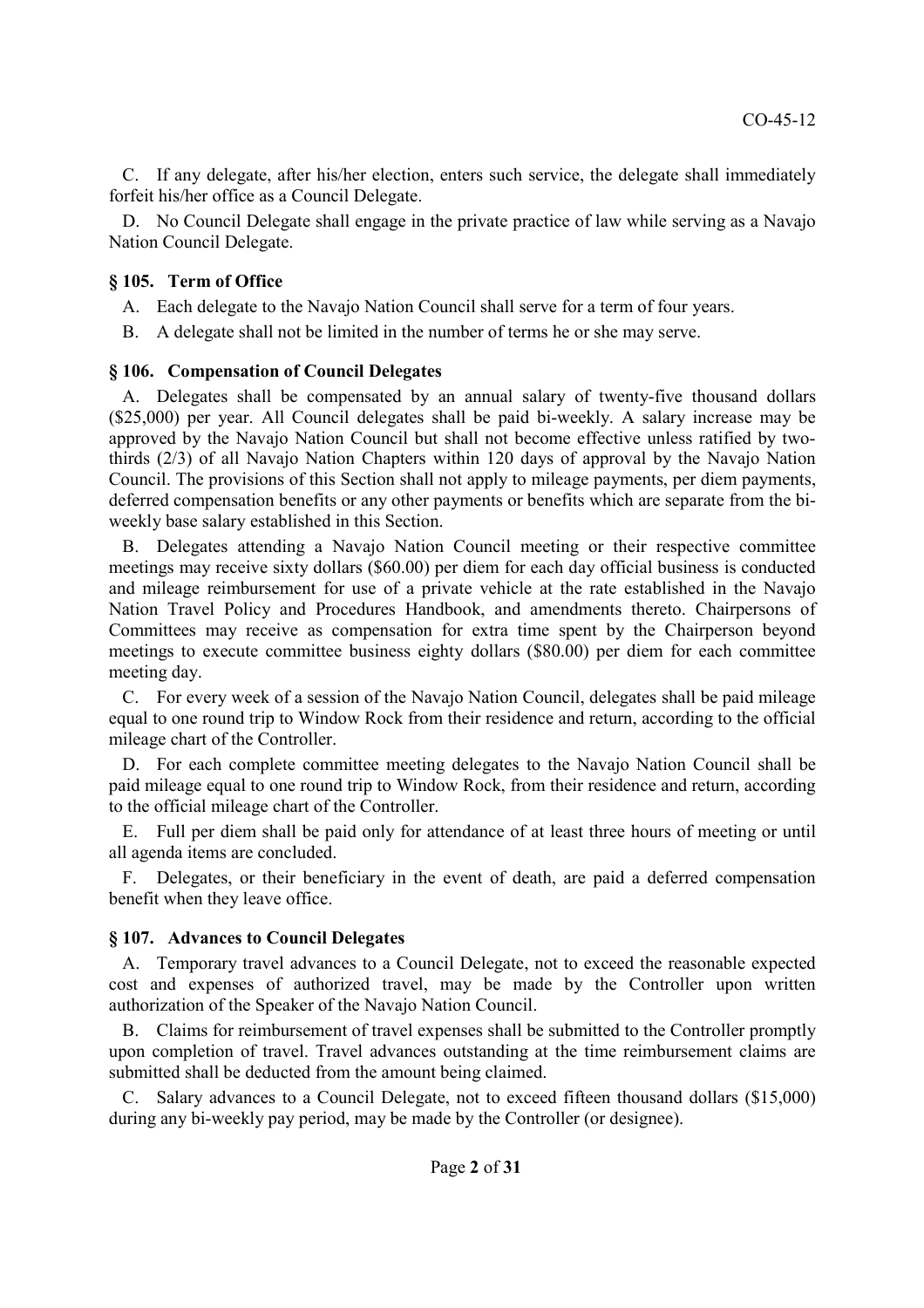D. Salary advances made to a Council Delegate during any bi-weekly pay period shall be deducted in amounts not less than fifty dollars (\$50.00) from his or her bi-weekly pay, unless larger deductions are authorized in writing by the individual Council Delegate.

E. The Navajo Nation shall have the right to deduct from any and all moneys or other credits which the Navajo Nation owes to any Council Delegate receiving an advance under this Section, an amount equal to the total funds advanced at any time within 30 days prior to the expiration of the Council Delegate's term of office, or at any other time after the Council Delegate leaves his or her office for any reason whatsoever, whether voluntary or involuntary.

F. The balance of any travel or salary advance not cleared within 30 days from the date of issue shall, at the Council Delegate's election, either be deducted from the Council Delegate's next bi-weekly pay or be assessed interest at a rate of 1.2% per annum. The balance of any travel or salary advance outstanding at year end shall be deducted from any and all moneys which the Navajo Nation owes to the Council Delegate. These deductions shall not be made from Deferred Compensation balances or payments.

## **§ 108. Group Insurance**

A. Navajo Nation group insurance shall be provided for Navajo Nation Council Delegates and their dependents.

B. The Navajo Nation shall pay a percent of the insurance premium as its contribution.

#### **§ 109. Tax Declarations and Returns; Deductions**

A. Each delegate to the Navajo Nation Council is a common law employee of the Navajo Nation for federal employment tax purposes.

The Controller of the Navajo Nation shall make deductions in the proper amounts from the salaries of the delegates to the Navajo Nation Council for federal income tax and social security income withholding.

C. Excluded from participating in the Navajo Nation Personnel Policy are the elected officials, public boards, volunteer, and any other contractual services agreements to provide services to the Navajo Nation Government.

## **§ 110. Definitions**

The following definitions apply in this Chapter:

A. **Agency** generally means a division or unit of a government or other organization. When used to refer to the geographic divisions of the Navajo Nation it means the collection of Chapters in each of the five geographic divisions: Chinle Agency, Eastern Agency, Fort Defiance Agency Northern Agency, Western Agency.

B. **Associated Amendments** means to alter, change, add or modify an existing agreement, subcontract, or Letter of Assurance Agreement listed in 2 N.N.C. §164(B)(1).

C. **Budget resolution** is a resolution passed by the Navajo Nation Council appropriating funds pursuant to 12 N.N.C. §800, et seq.

D. **Chapter**, as stated in 26 N.N.C. §2(6), means units of local government which are political subdivisions of the Navajo Nation.

E. **Comment period** means calendar days in which proposed resolutions are posted on the Navajo Nation Council's website and available for submission of written comments by Chapter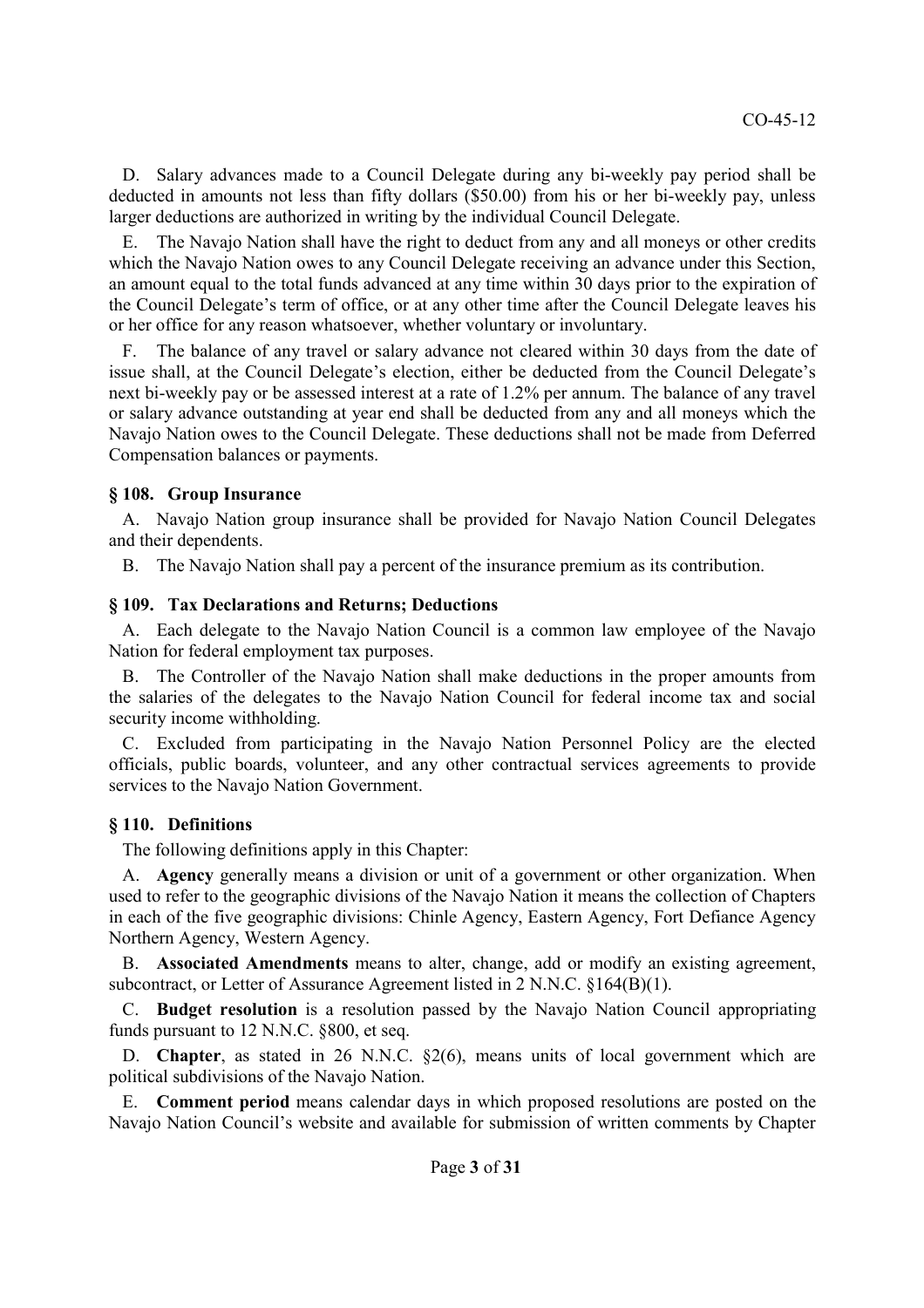governments and departments or divisions of the Navajo Nation government. The comment period shall begin to run at midnight of the day a resolution is introduced into the legislative process.

F. **Confidential matter** means a matter which violates the Navajo Nation Privacy and Access to Information Act or whose unauthorized disclosure could be prejudicial or detrimental to the legal or financial interests of the Navajo Nation government or its entities. The Navajo Nation Department of Justice shall determine what matters qualify as confidential. Matters determined to be confidential shall not be released without the written approval of the Attorney General or his designee.

G. **Coordinate** means to combine efforts on a common action to produce harmonious actions and results.

H. **Financial impact** means any agreement that obligates the Navajo Nation to expend funds no matter what the sources of the funds, or provides funds to the Navajo Nation.

I. **Iiná** is the part of the process of Nitsáhákees-Nahat'á-Iiná-Siihasin to collaboratively make and implement a decision, which must be dynamic and vibrant to accomplish effective and efficient outcomes, for sustaining life, in a constant cycle of examining and analyzing issues for growth and development.

J. **Intergovernmental agreements** are agreements between the Navajo Nation and another government that involve the sharing of governmental powers, and includes Indian Self-Determination and Education Assistance Act (P. L. 638) contracts. Intergovernmental agreements do not include agreements between the Navajo Nation and another government where the Nation or the other government acts in a landowner or commercial capacity.

K. **Legislation** generally means the action of legislating or the enactments of a legislative body. As used in 2 N.N.C. §164, it means the enactment of laws or amendments to laws by the Navajo Nation Council.

L. **Letter of Assurance** means a letter sent to another party in lieu of a bond or other surety assuring the receiver that the sender will perform its contract obligations.

M. **Local Government Unit** means political subdivisions of the Navajo Nation including, Chapters, Townships, or other municipal forms of government for the purpose of 2 N.N.C §500 to §503.

N. **Memorandum of Agreement** (MOA) means a binding written agreement between two or more parties to cooperatively work together to resolve an issue of mutual concern, or to accomplish one or more agreed upon projects or one or more mutual purposes. An MOA lays out the ground rules for a positive cooperative effort. It may be used between the tribal government and a private individual or entity, or between the central government and local governance certified chapter of Navajo Nation Township, and is legally enforceable.

O. **Memorandum of Understanding** (MOU) means a non-binding written agreement between two or more parties indicating an intended line of action where the parties agree to act in good faith to comply with the terms. It may be used between the tribal government and a private individual or entity, or between the central government and a local governance certified chapter or Navajo Nation Township, and is not legally enforceable. Agreements between tribal divisions, agencies, programs and non-certified chapters are not MOUs for purposes of 2 N.N.C. §164(B) and may be executed by the appropriate division.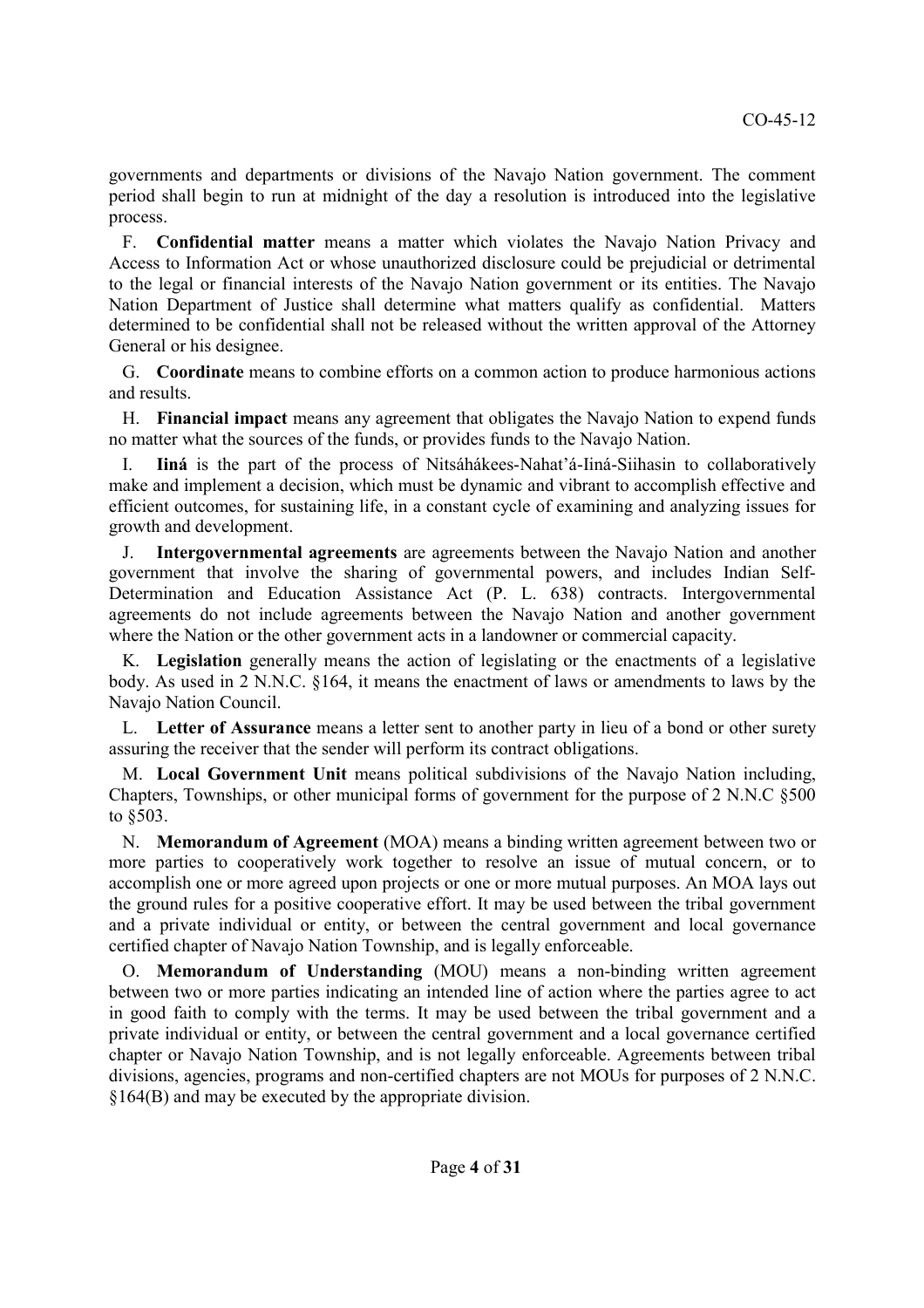P. **Nahat'á** is a part of the process of Nitsáhákees-Nahat'á-Iiná-Siihasin to strategically plan while utilizing Diné bibeehaz'áanii Bitsé Siléí (foundation of Diné law), statutory laws, informed research and public input (through use of the Naabik'íyáti' process) in a constant cycle of examining and analyzing issues for growth and development.

Q. **Nitsáhákees** is the part of the process of Nitsáhákees-Nahat'á-Iiná-Siihasin which involves critical thinking, and more broadly, to give direction and guidance to the issue at hand, in a constant cycle of examining and analyzing issues for growth and development.

R. **Oversight** means to monitor and review a programs' or entities' execution of legislation, regulations, and policies related to the program or entity or affected subject area. In comparison, legislative oversight is more limited and means to assist programs or entities to efficiently carry out their duties by ensuring adequate funding and ensuring that their governing authority is effective.

S. **Reallocations** are redesignations of appropriated or budgeted funds from one account to another account or to a newly-created account for a different use or purpose.

T. **Resolution**, which is a form of legislation, means a formal action of the Navajo Nation Council or its Committees adopting its approval of or stating its opinion on a matter.

U. **Positive law** means legislation by the Navajo Nation Council that creates or amends a section or sections of the Navajo Nation Code.

V. **Siihasin** is the part of the process of Nitsáhákees-Nahat'á-Iiná-Siihasin to ensure resilience through evaluation of decision-making and outcomes in a constant cycle of examining and analyzing issues for growth and development.

W. **Statements of Policy** are written statements submitted to federal, state or local governments, by a Navajo Nation official stating the official position of the Navajo Nation on proposed legislation or other action by that government.

X. **Subcontract** means a contract that delegates some or all of the responsibilities of an existing contract to another party to perform. The original contractor retains ultimate responsibility for performance of the underlying contract including any responsibilities delegated to a subcontractor.

## **§ 161. Place**

A. All regularly scheduled or special sessions of the Navajo Nation Council shall be held at the Navajo Nation Council Chambers located at Window Rock, Navajo Nation (Arizona) with the following exceptions:

1. If the Chambers in Window Rock are unsuitable for meeting, because of fire, physical damage, remodeling or other cause the Speaker may designate an alternate meeting place in Window Rock, and give reasonable notice to all Council Delegates.

2. A majority of all Council Delegates may agree to hold a meeting in some location in Window Rock other than the Chambers. Such agreement may be by written petition or by motion at any regular or special session of the Navajo Nation Council.

## **§ 162. Number; Time; Duration**

A. There shall be four regular sessions of the Navajo Nation Council each year. Such sessions shall commence at 10 a.m. on the fourth Monday of January, and the third Monday of April, July and October of each year.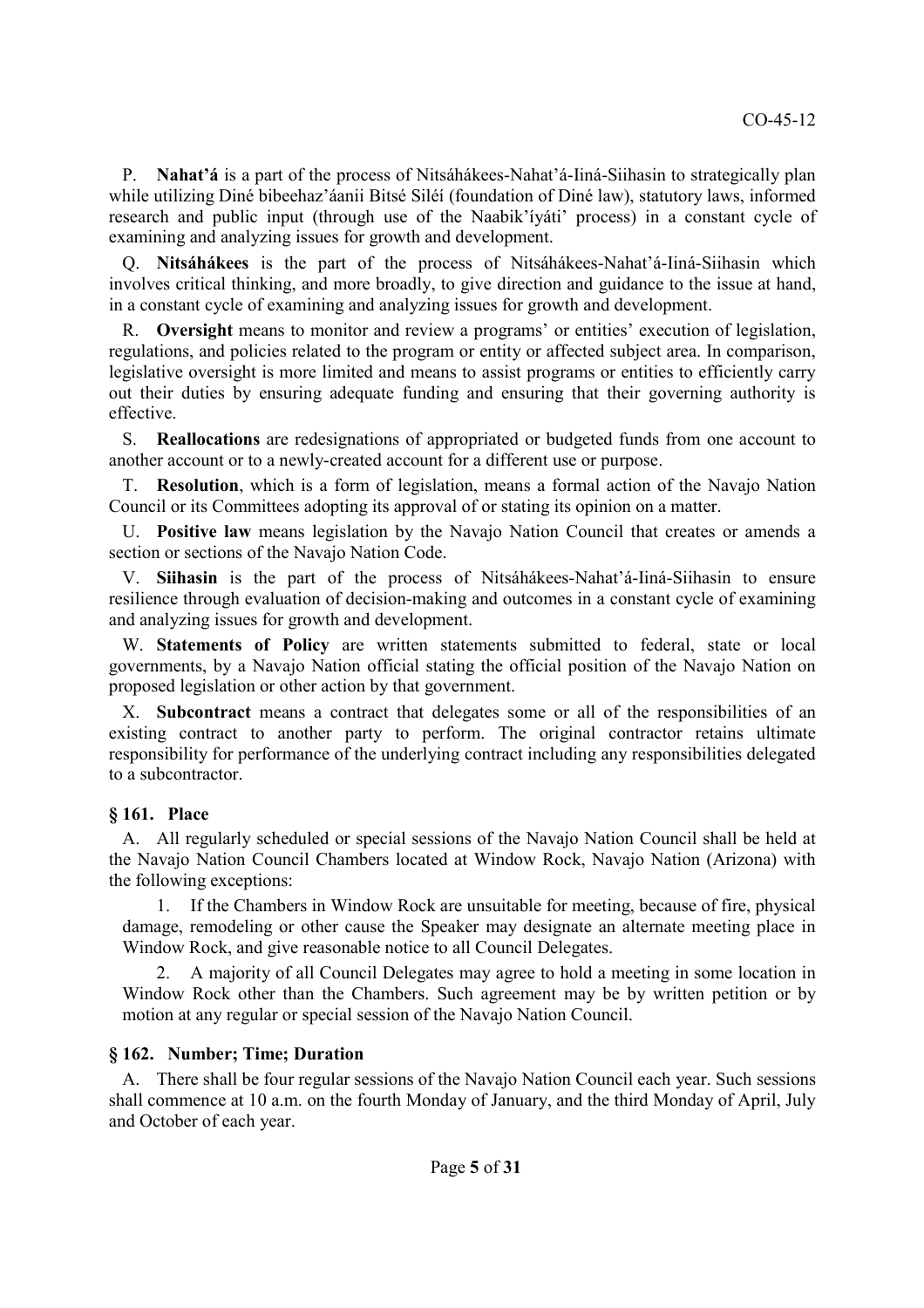B. Special meetings of the Navajo Nation Council may be called upon reasonable and timely notice to all Council Delegates, by the Speaker of the Navajo Nation Council acting on written petition of a majority of all Council Delegates or request by written message from the President.

C. The duration of each session shall be no more than five working days. Each meeting day of the Navajo Nation Council shall be for a minimum of six hours each day of the session or upon completion of the agenda items.

## **§ 163. Agenda**

A. The Navajo Nation Council shall adopt an agenda in accordance with written rules and procedures established by the Navajo Nation Council. In the absence of the adoption of new rules and procedures by an elected Council, the rules and procedures of the last Council shall be used until amended or rescinded.

B. The agenda shall allow for inclusion of a consent schedule which is a listing of resolutions which will likely be approved by unanimous consent of the Delegates in attendance. The consent schedule shall be developed by the Speaker. Upon request by any Delegate, and item on the consent schedule shall be moved to the regular schedule on the agenda. The Speaker shall move any item on the consent schedule which receives more than five (5) minutes of debate or questioning to the regular schedule on the agenda.

C. Once an agenda is adopted, it shall be amended only by two thirds (2/3) vote of the Council.

## **§ 164. Navajo Nation Council and Committee Legislative Process**

A. Statements of policy, enactment of positive law, intergovernmental agreements, budget resolutions, and reallocations, must be reviewed and approved by resolution by the appropriate standing committee (s) and the Navajo Nation Council except as otherwise provided herein.

Except for statutorily enumerated situations as set out in 2 N.N.C.  $$164(A)(16)$ , only Council Delegates or Standing Committees may introduce a proposed resolution to the Standing Committee(s) and the Navajo Nation Council, except where Navajo government employees are authorized by statute or regulation to introduce a proposed resolution. The last day for consideration of resolutions shall be December  $31<sup>st</sup>$  of the year immediately preceding the swearing in of the new Council. Council delegates, standing committees, and other Navajo government employees who are statutorily authorized to introduce proposed resolutions, may seek the assistance of either the Office of Legislative Counsel or other legal counsel employed by the Navajo Nation to draft proposed resolutions. The Office of Legislative Counsel shall ensure that the proposed resolution is drafted in a proper codified format before it is assigned a number and introduced into the legislative process. The Office of Legislative Counsel shall notify the Council by memorandum of the legal sufficiency of each proposed resolution.

2. Expressions of condolence, congratulations, appreciation, recognition of achievement and other similar expressions of sentiment shall be processed as memorials of the Navajo Nation Council or its standing committees but shall be issued by certificates from the Speaker of the Navajo Nation Council at the written request of any Council Delegate and in the manner set forth at 2 N.N.C. §285(B)(7).

3. After the proposed resolution is deemed properly drafted by the Office of Legislative Counsel, the council delegate(s), standing committee(s) or authorized employee(s) shall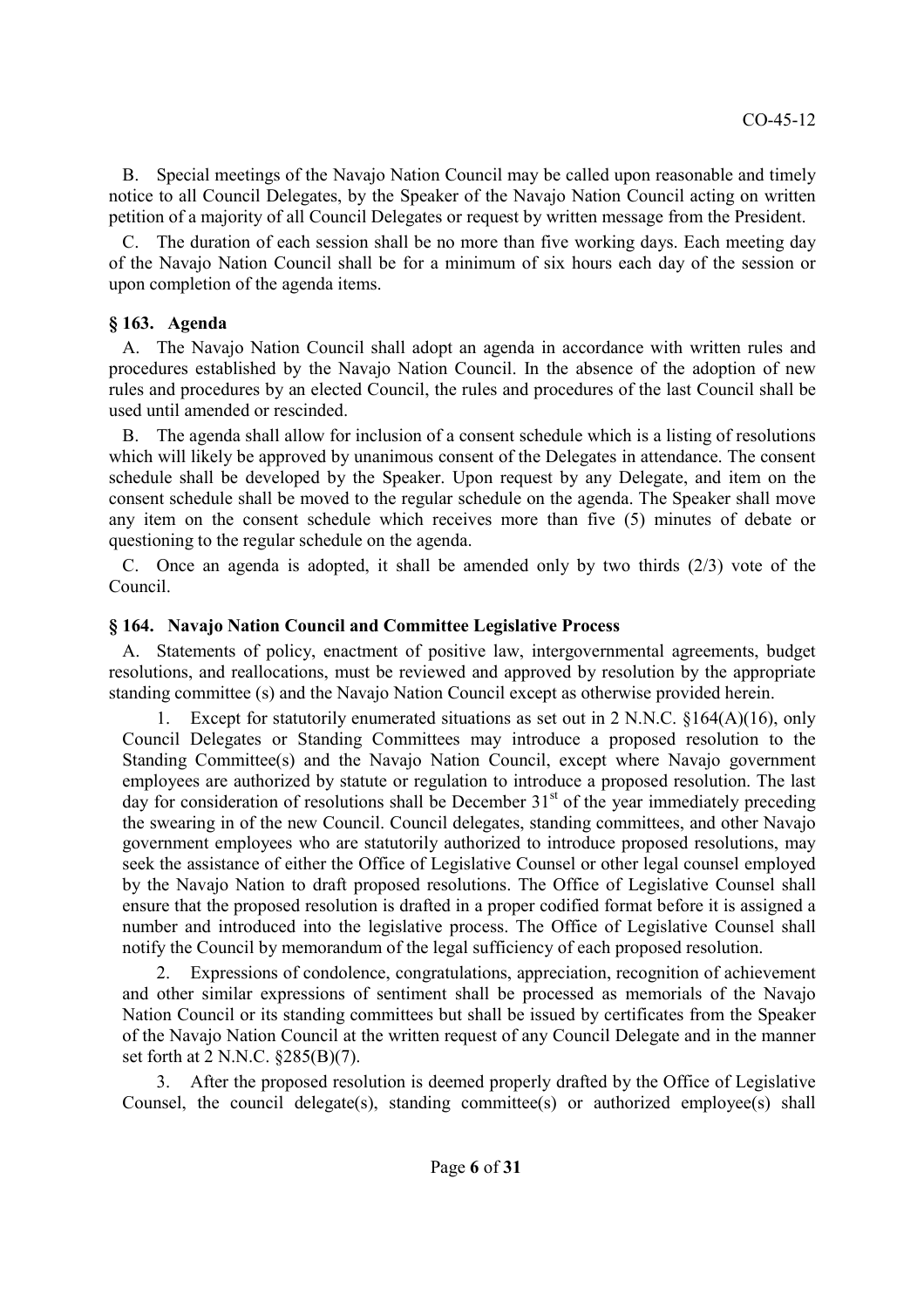present it to the Director for the Office of Legislative Services, or designee, who will assign a number to the proposed resolution.

4. All resolutions proposing new laws or amendments of laws shall clearly indicate new language by underscoring the new language and deletion by overstrike and shall refer to appropriate Navajo Nation Code chapter or subchapter and sections with applicable. All proposed resolutions enacting new laws, amending existing laws, or adopting a statement of policy shall include version identification and may be read in its entirety to the members of the Navajo Nation Council at the request of a Delegate. The exhibits attached to the proposed resolutions shall be identified by reference only.

5. After the the proposed resolution is assigned a number, the Speaker of the Navajo Nation Council shall introduce it into the legislative process by assigning it to the respective oversight committee(s) of the Navajo Nation Council having authority over the matters for proper consideration and distribute a digital copy, including copies of exhibits, of the proposed resolution to the Office of the President, Office of the Attorney General, Office of the Controller, Office of Management and Budget, and all Executive Branch Division Directors.

6. No later than the first calendar day after the proposed resolution is introduced into the legislative process, the Director for the Office of Legislative Services, or designee shall cause digital copies of the resolution to be placed on the Council's website. Exhibits attached to the resolution shall not be posted on the website, but digital copies of the exhibits, where practicable, shall be provided upon request to the Office of Legislative Services. Any matters or exhibits determined by the Navajo Nation Department of Justice to be confidential shall be properly marked "confidential" and shall not be placed on the website or otherwise released. Digital copies of resolutions and exhibits shall carry a notice to the effect that the digital copy is being produced for the benefit of the Navajo Chapters and public and any political use is prohibited.

7. A Chapter government may also provide comments to the proposed resolution through a properly delegated elected official or through a certified chapter resolution. The Executive Branch Division Directors and Chapter government, at their own option, shall have 5 calendar days to submit comments on proposed resolution to the Executive Director for the Office of Legislative Services. After receiving comments, the Executive Director for the Office of Legislative Services, in consultation with Chief Legislative Counsel, shall cause the analysis of the resolution, with appropriate references to comments received. The analysis may include comments to be affixed to the proposed resolution for consideration by the standing committee(s) and the Council. Such analysis shall not constitute legal advice and be used to promote a better understanding of the resolution.

8. Following the expiration of the public comment period, the proposed resolution shall be forwarded to the Chairperson of the appropriate standing committee and the Chairperson shall place the proposed resolution on committees' agenda for consideration by the standing committee at the next committee meeting. The Chairperson may also include an assigned memorial on the agenda. Action by the committee shall be in a written report and submitted to Council or another authorized committee.

9. A proposed resolution that requires final action by the Navajo Nation Council shall be assigned to standing committee(s) having authority over the subject matter at issue and the Naabik'íyáti' Committee. The resolution or memorial shall be submitted to the Naabik'íyáti' Committee with amendments and committee reports. The Naabik'íyáti' Committee may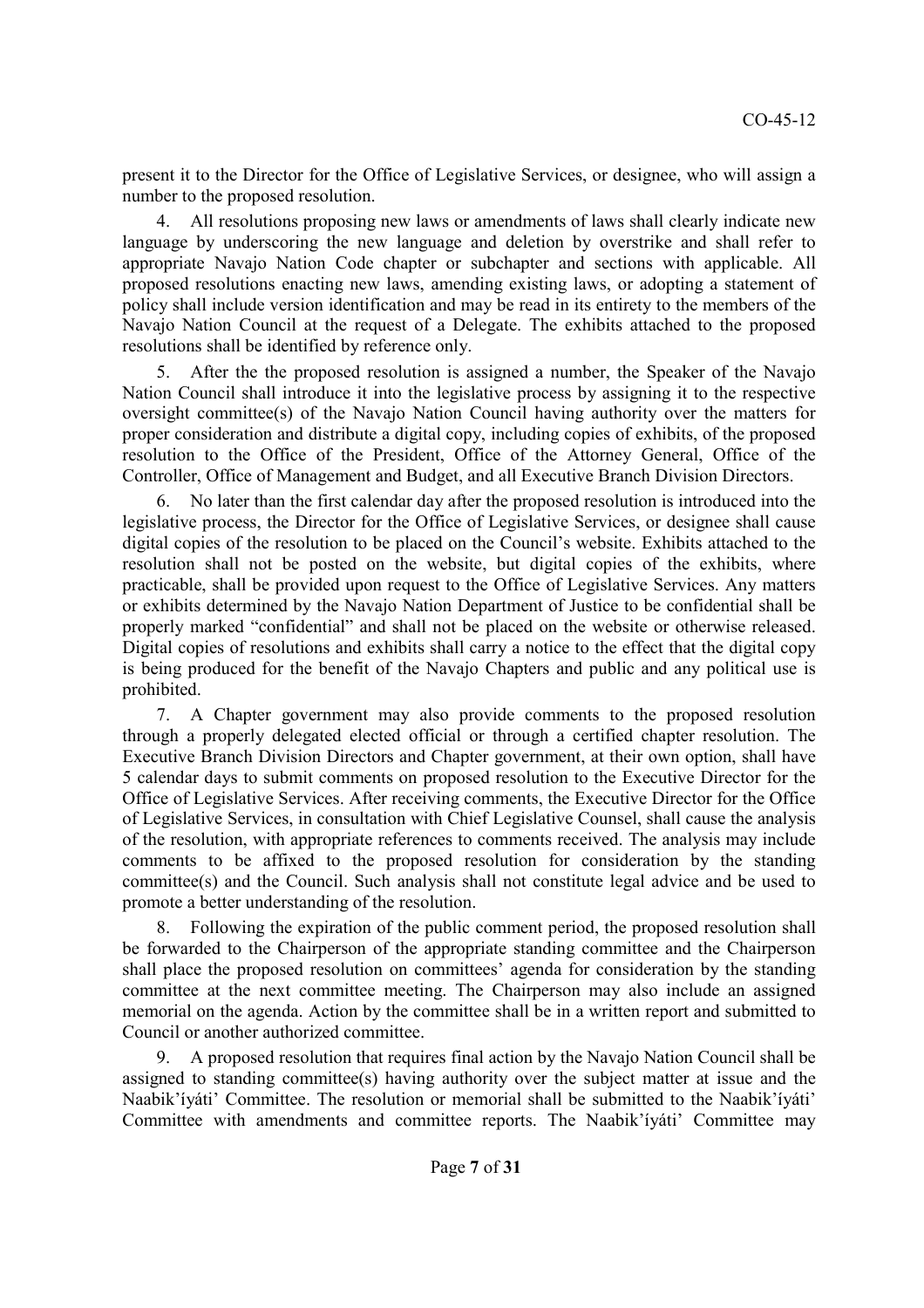develop proposed amendments to the Council or may refer a resolution or memorial back to the appropriate standing committee(s).

10. An amendment approved by a Committee shall be included in the proposed resolution. A failed amendment may not be introduced at a Council session unless a Delegate obtains a written petition in support of the amendment signed by a majority of the members of the Council. An amended legislation need not be re-distributed pursuant to  $\S164(A)(5)$ .

11. A legislation that was tabled by a committee with final approval authority over the matter shall remain with the committee until removed from table status. A legislation that was tabled by a committee without final approval authority over the matter shall move forward to subsequent assigned committee(s) or Navajo Nation Council.

12. A legislation that does not receive sufficient vote for passage by a committee with final approval authority over the matter shall be deemed permanently eliminated from the agenda of the Committee. A legislation that does not receive sufficient vote for passage by a committee without final approval authority over the matter shall move forward to the subsequent assigned committee(s) or Navajo Nation Council for action. If the voting results of the committee with final approval authority over the legislation are different from the voting results of the other committee to which legislation was assigned, the legislation shall be referred to the Naabik'íyáti' Committee for final action, notwithstanding any other delegations to other committees of final approval authority.

13. The resolution shall be put on the proposed agenda for a session of the Navajo Nation Council as recommended by an assigned committee. Resolutions submitted for the Council's session agenda shall, to the extent possible, be listed in the order received, except those resolutions requiring 2/3 vote or those resolutions included in a consent listing.

14. All resolutions appointing public officials and significant or controversial resolutions may be referred to the Naabik'íyáti' Committee for discussion prior to being certified or enacted at the discretion of the Speaker, by referral from a standing committee having final legislative authority, or by the written request of a Delegate who is not a member of the standing committee which considered such resolution. The Committee may refer a resolution back to the appropriate standing committee(s) for further consideration.

15. After a resolution has completed the process and procedures of this section, it shall automatically be placed on the next Navajo Nation Council agenda. The Speaker shall publish the final proposed agenda on the Navajo Nation Council website no less than three (3) calendar days prior to the start of regular sessions and no less than one (1) calendar day prior to the start of special sessions. All verbal and written reports shall be presented to the Council only on the first day of the regular sessions, unless otherwise directed by the Speaker or the Council.

16. Matters constituting an emergency shall be limited to the cessation of law enforcement services, and disaster relief services, fire protection services or other direct services required as an entitlement under Navajo Nation or Federal law, or which directly threaten the sovereignty of the Navajo Nation. Such an emergency matter must arise due to the pressing public need for such resolution(s) and must be a matter requiring final action by the Council.

17. All resolutions enacting new laws or amending existing laws are subject to veto by the President of the Navajo Nation pursuant to 2 N.N.C.  $\S 1005(C)(10)$  and (11) and override by the Navajo Nation Council, except financial line-item vetoes are not subject to override. A vetoed resolution shall first be submitted to Naabik'íyáti' Committee before consideration by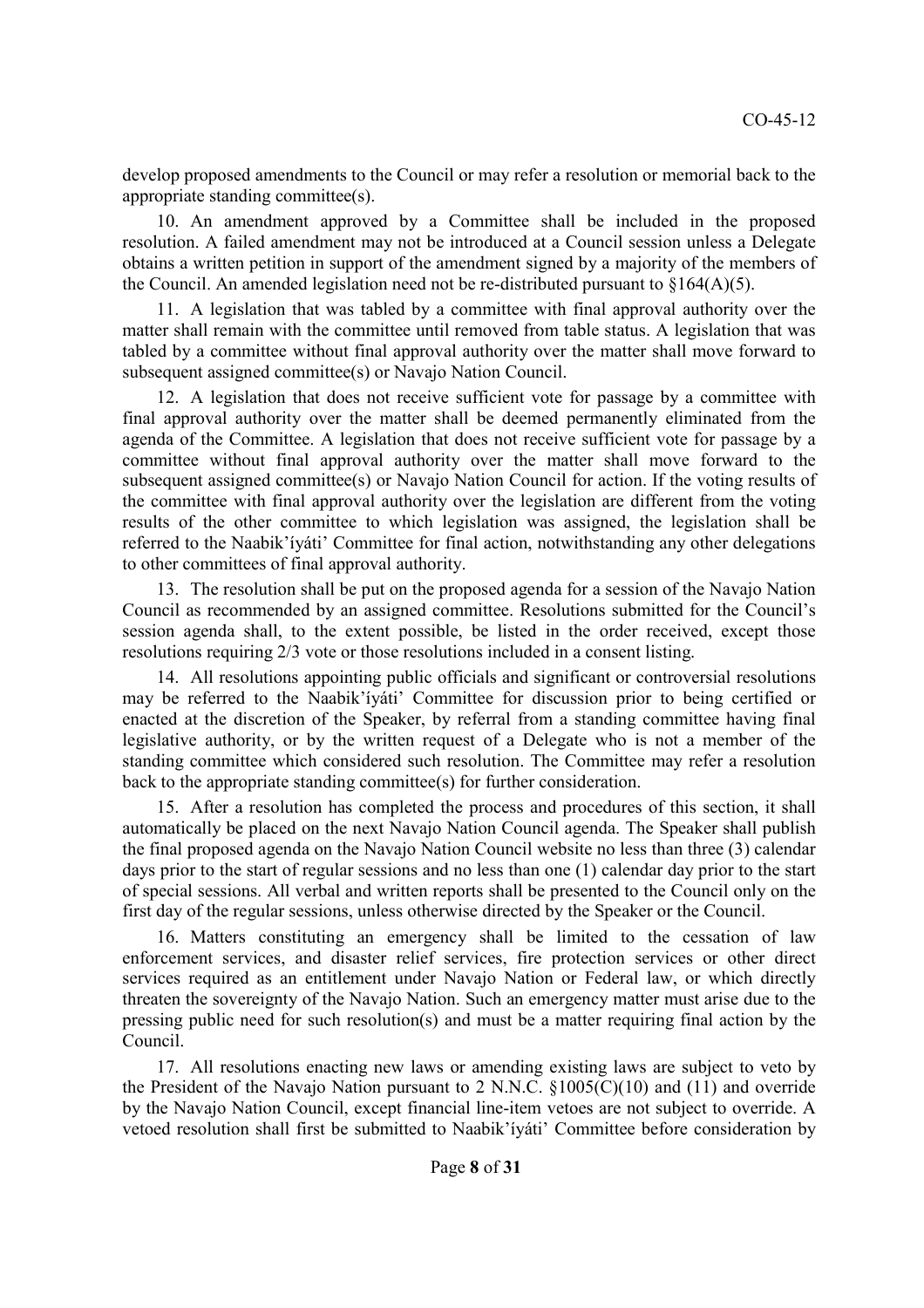the Council. Memorials are not subject to veto but become effective upon certification by the Speaker pursuant to 2 N.N.C. §221(C). All acts of the vetoing the resolution shall occur within the territorial jurisdiction of the Navajo Nation as described in 7 N.N.C. §254.

B. Agreements not requiring Committee or Council approval.

Subcontracts implementing agreements approved under  $§164(A)$  above, grants providing funds to the Navajo Nation, contracts expending funds appropriated by the Navajo Nation Council, Letter of Assurance agreements, memoranda of understanding, memoranda of agreement and other agreements that do not expend funds, associated amendments shall not require approval by the Navajo Nation Council or its committees.

2. Prior to final execution as provided in 2 N.N.C. §222, documents not requiring approval by resolution of the Navajo Nation Council or its committees shall be reviewed and signed by the following:

a. The appropriate Division Director for departments and activities under his or her supervision;

b. The Controller (or designee) for all documents having a financial impact on the Navajo Nation;

c. The Director of the Office of Management and Budget (or designee) for all documents having a financial impact on the Navajo Nation; and

d. The Attorney General of the Navajo Nation (or designee).

#### **§ 166. Record of proceedings; interpreters; access to records**

A. Proper records of the proceedings of the Navajo Nation Council and all standing committees, boards and commissions shall be kept and the necessary interpreting services shall be provided by the Office of Legislative Services.

B. Access to records of the proceedings of the Navajo Nation Council, standing committees, boards and commissions shall be provided to the public through the Office of Legislative Services and the Central Records Department.

## **§ 167. Failure to attend**

All delegates to the Navajo Nation Council shall attend all regular and special meetings of the Navajo Nation Council or Committees. If any delegate is absent from sixty percent (60%) of the meeting days within a one year period, the Navajo Nation Council may consider a motion to censure said delegate. If his/her absence continues, the Navajo Nation Council shall have the authority to declare the delegate's seat forfeited and vacant.

## **§ 168. Sergeant at Arms; appointment; duties**

A. The Director of the Division of Public Safety shall designate a member of the Navajo Nation police force to fill the post of Sergeant at Arms.

B. The Sergeant at Arms shall maintain order under the direction of the Speaker or Presiding Chairperson of the Navajo Nation Council or Committees and shall make appropriate arrangements for maintenance of law and order during Council and Committee sessions.

## **§ 169. Quorum**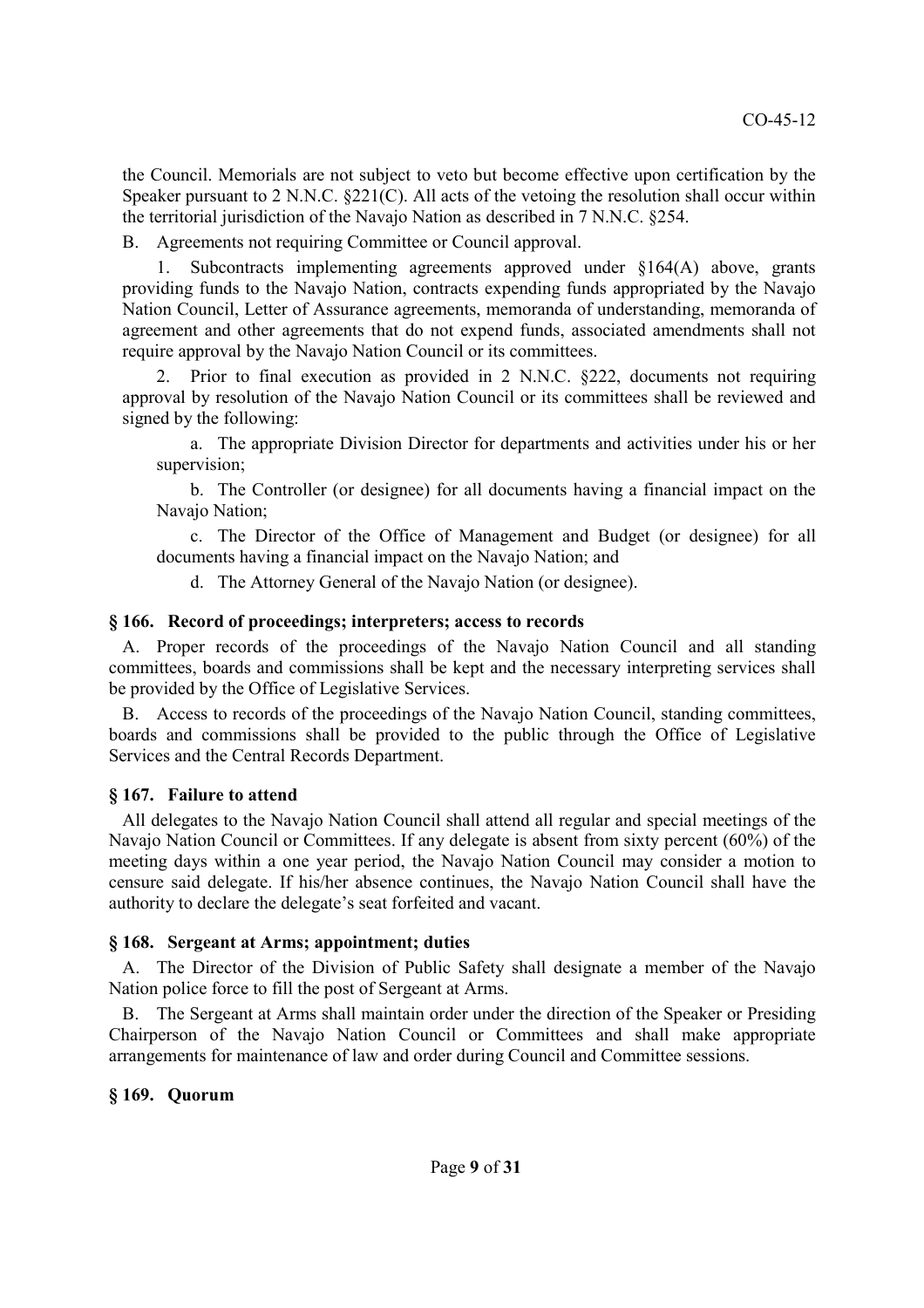A. A quorum shall consist of a simple majority of all voting members of the Navajo Nation Council.

B. No Resolution, memorial or motion of the Navajo Nation Council or its Standing Committees shall be voted on unless a quorum is present. When a quorum is present, any motion or resolution shall be passed if it receives a majority of all votes cast in favor or opposed, unless a larger proportion than a simple majority is required by law. Abstention vote may be cast only when a delegate has a personal interest conflict in the motion of the Council or Standing Committee upon a prior request of the Delegate with the conflict. Only a vote in favor and opposed shall be accepted. Any delegate who intentionally fails or refuses to cast a vote shall be declared absent from the entire meeting, unless otherwise excused by the Speaker of the Navajo Nation Council.

#### **§ 180. Appointment**

Each delegate to the Navajo Nation Council shall be appointed to no more than one standing committee as a regular voting member. This shall not apply to the Naabik'íyáti' Committee.

#### **§ 181. Membership**

A Committee shall have at least one member from each of the Agencies of the Navajo Nation as defined in 2 N.N.C. §110(A). The Speaker shall select Committee membership subject to confirmation by the Navajo Nation Council. Vacancies shall be filled by the Speaker.

#### **§ 182. Term of Office**

Committee members shall serve a term of office coinciding with their term of office as delegates of the Navajo Nation Council.

## **§ 183. Meetings; quorum**

A. All meetings of the Navajo Nation Council committees or commissions shall be held in Window Rock, Navajo Nation, (Arizona). For a meeting to be deemed to have been held, each of the following acts shall occur: a quorum is present, and agenda is adopted, substantive actions (approval, disapproval or table) are taken, and per diem and round trip mileage are paid to committee members or commissioners. Meetings shall not mean work sessions, workshops, orientations, training and business meetings with Navajo or non-Navajo entities, therefore, no meeting per diem payment for work sessions, workshops, etc. shall be paid. See 2 N.N.C. §106. Meetings held elsewhere within the Navajo Nation shall be by written permission of the Speaker of the Navajo Nation Council, provided that funds are available. No meetings shall be held outside the Navajo Nation unless by written permission of the Speaker of the Navajo Nation Council, provided that funds are available; and further provided that the meeting is with a legislative body of another sovereign.

B. Committee and commission meetings shall be for a minimum of three hours for each meeting day and such meetings shall be for at least two days each month. No compensation, per diem and mileage shall be paid unless these requirements are met. Special meetings may be held only if the following conditions are met:

- 1. Funds are available within the approved annual budget for additional meetings; and
- 2. The Speaker of the Navajo Nation Council approves such meetings; and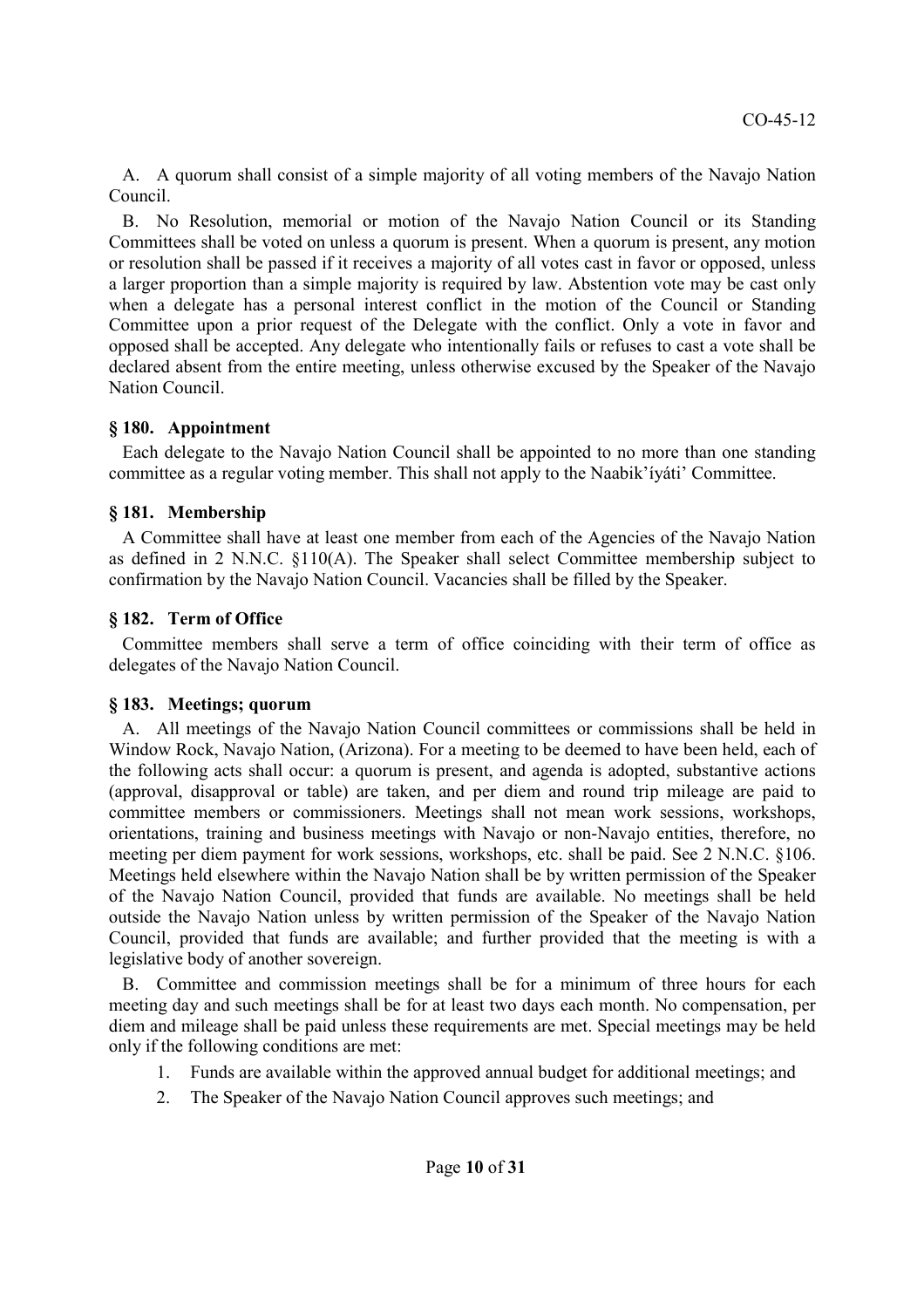3. Notice of the meeting is posted on the Navajo Nation Council website at least one (1) calendar day before the meeting.

C. When a Committee is authorized by law to hold hearings as a quasi-judicial body, the restrictions on meeting days per month and minimum hours for meetings shall not apply to said hearings.

D. Until the Navajo Nation Council adopts uniform rules for conduct of Committee meetings, the Committees may adopt their own rules for conduct of meetings.

E. Quorums for committees, boards and commissions shall be a simple majority of the membership of the committees, boards, and commissions. A quorum shall be required to commence a standing committee meeting and for any vote affecting a resolution. Quorums shall not be required for the hearing of reports by standing committees. Reports may be accepted by a simple majority of the membership of the standing committee present.

F. No committee or commission meeting shall be held while the Navajo Nation Council is in special or regular session except to consider a matter which is already a part of the agenda for the Council session then in progress and for which committee or commission action is a legal condition precedent to action by the Council. Nor shall the Speaker approve travel for any member of the Council which is to take place during a special or regular session of the Council except when such travel is to conduct a meeting with, or to give official testimony to, the government of another sovereign.

#### **§ 184. Chairperson; Vice Chairperson; Chairperson Pro Tem**

A. The Chairperson and Vice-Chairperson of committees shall be selected by vote of the committee.

B. At any committee meeting where the duly appointed Committee Chairperson and Vice-Chairperson are absent, the majority of those committee members present may select a Pro Tem Chairperson to conduct the committee meeting; the Pro Tem Chairperson shall retain the power to vote.

C. The Chairperson of the committee or in his or her absence the Vice-Chairperson shall vote only in the event of a tie vote by the regular voting members except when the resolution requires a two-thirds (2/3) majority vote, then the presiding Chairperson may vote on the matter regardless of a tie vote.

## **§ 185. Powers**

A. Subject to existing funding or contract requirements, the committees, Chapters, boards or commissions may reallocate funds appropriated by the Navajo Nation Council to the committees, boards and commissions and to divisions, departments and programs over which the committees have oversight authority, provided that funds are determined available by the Controller; further provided that such reallocation is upon the request of the affected division, department or program and further provided that reallocation of funds is by two-thirds (2/3) vote of the full membership of the committee, board or commission.

B. The committees, boards and commissions shall have the power to subpoena and acquire from any executive department, bureau, agency, board, commission, office, independent establishment or instrumentality, information, suggestions, estimates, and statistics necessary for execution of the purposes and authorities. Each such department, bureau, agency, board, commission, office, establishment or instrumentality is authorized and directed to furnish to the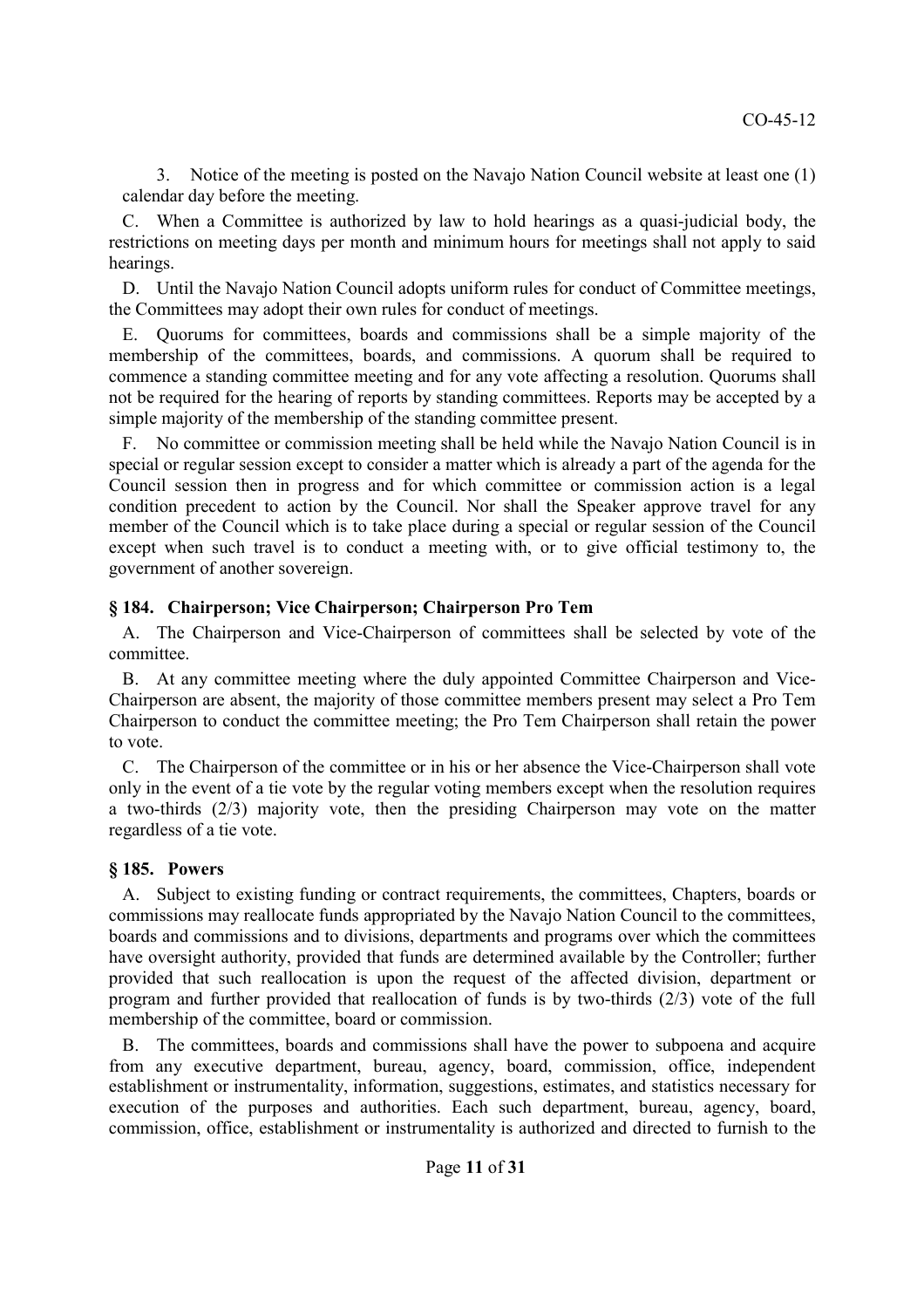extent permitted by law such information, suggestions, estimates and statistics directly to the committee, board or commission upon request by the chairperson.

C. The committees, boards and commissions may, for the purpose of carrying out purposes and authorities, hold such hearings and shall have the power to subpoena the attendance and testimony of such witnesses and the production of books, records, memoranda, papers and documents as deemed advisable.

D. Any member of the committee, board or commission may administer oaths or affirmations to witnesses appearing before the Committee, board or commission.

E. Committees shall coordinate with one another where areas of authority and responsibility overlap.

F. Subpoenas and orders may be enforced by the courts of the Navajo Nation by means of civil enforcement of committee action. A committee, by the Attorney General, may apply to the District Court of the Window Rock Judicial District for an order to enforce any committee subpoena.

#### **§ 186. Subcommittees**

Each committee may establish subcommittees consisting of committee members selected by the committee. The subcommittee shall exist until it assigned tasks are completed and report and recommendation is made to the committee. The same provisions which apply to committee meetings shall also apply to subcommittee meetings.

#### **§ 187. Joint Committee meetings**

A. Standing committees of the Navajo Nation Council may convene joint meetings to address issues where there authority and responsibility overlap. The same provisions that apply to committee meetings including, but not limited to, committee uniform rules of order shall also apply to the joint committee meetings.

B. Joint committee meetings shall be held when:

1. Funds are available within the approved annual budget for each standing committee account wanting to participate in the joint meeting;

2. The chairpersons of the standing committees wanting to participate in the joint meeting shall request the joint meeting.

3. Each standing committee participating in the joint meeting shall have a quorum of its members present at the joint meeting; and

4. The meeting is approved by the Speaker of the Navajo Nation Council and notice of the joint meeting posted on the Council's website twenty-four (24) hours in advance of the joint meeting.

C. Substitute action may be taken in joint committee meetings as provided in §189 of this Title and as agreed to by the joint committees as follows:

1. Each committee may make substantive decisions individually; or

2. The committees may make substantive decisions by joint action provided that such action is by two-thirds majority vote of the combined membership present at the joint meeting.

D. The presiding Chairperson for the joint committee meeting shall be selected by the committee members present from among the chairpersons of the standing committees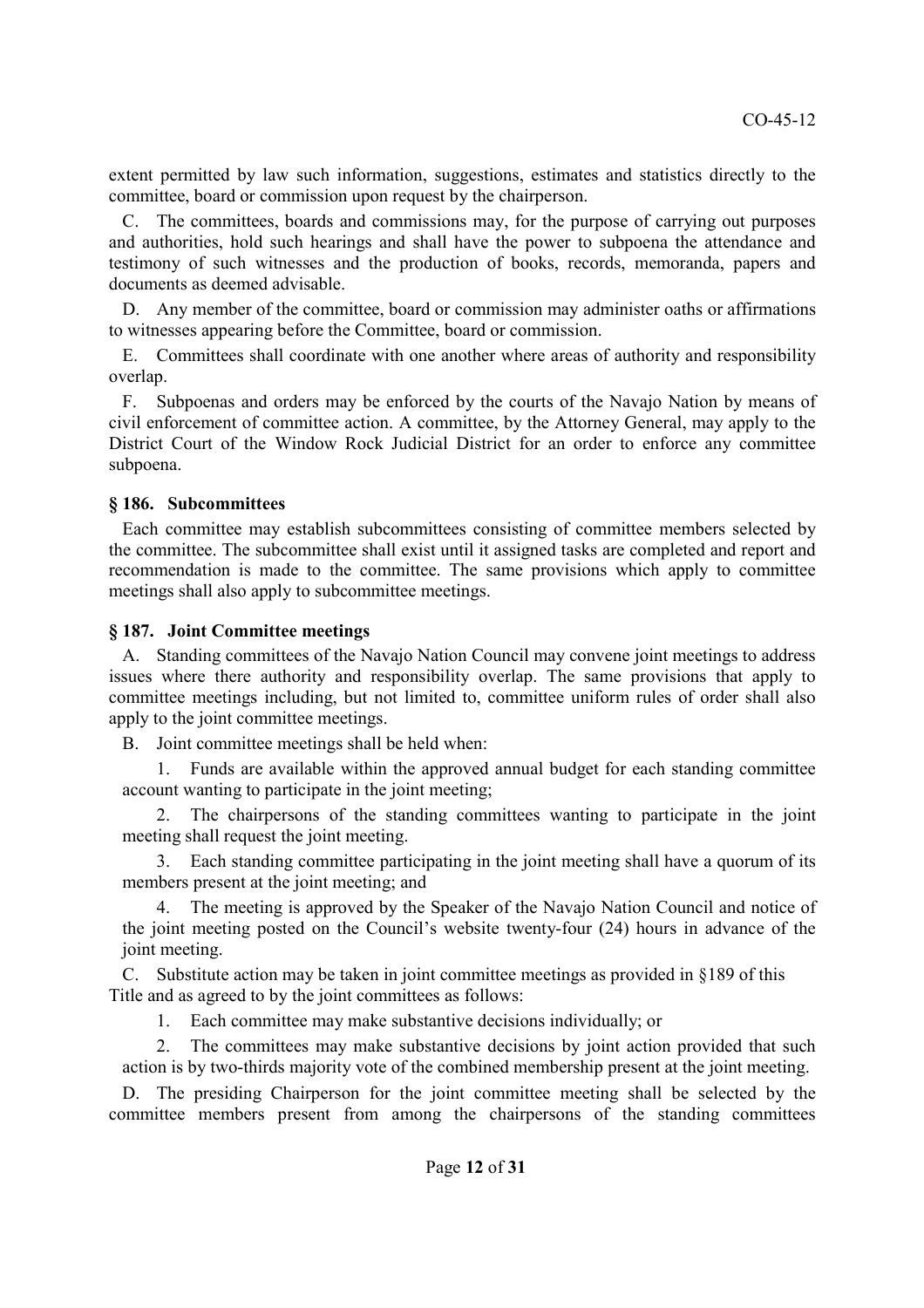participating in the joint meeting; if only one Chairperson of the standing committees participating in the joint meeting is available, said Chairperson shall automatically preside over the joint meeting. If a Chairperson of any standing committee is not present, the Vice-Chairperson of such standing committee can be selected to preside over the joint committee meeting. If all the Chairpersons and Vice Chairpersons of all the standing committees that are participating in the joint meetings are absent, the committee members of the joint meeting shall select anyone of the committee members present to preside over the entire joint meeting.

## **§ 188. Reports**

All committees, boards and commissions of the Navajo Nation Council shall report quarterly and in writing to the Navajo Nation Council concerning their areas of oversight.

#### **§ 189. Committee actions**

A. All substantive actions shall be by written resolution duly certified by the presiding officer, setting forth the action taken and signed by the presiding officer. Resolution and memoranda shall be identified by a number and filed with the Records Management Department of the Navajo Nation.

B. Committee directives shall be limited to matters under such Committee's direct oversight and shall be approved by a simple majority vote of all Committee members. All approved directives shall be memorialized in writing and signed by the presiding officer and provided to the Office of the President and the affected Division Director within three (3) calendar days of Committee approval.

#### **§ 190. Staff**

Staff from divisions over which the committees have oversight authority shall assist committees in execution of their authority and shall provide necessary advice and clerical services.

#### **§ 191. Conflict of interest**

Committee members who have personal, family or business interests in matters before the Committee or joint committee meeting shall not participate in the committee or joint committee proceedings or vote on the matter.

#### **§ 192. Legislative oversight**

Committee oversight shall be limited to resolution consideration and policy decisions and shall not involve program administration.

## **§ 221. Resolutions; Certification; Filing; Codification**

A. The Speaker of the Navajo Nation Council or Speaker pro tem shall certify the adoption of any resolution of the Navajo Nation Council by signing the same after it is engrossed by the Director of the Office of Legislative Services or his or her designee. Adopted resolutions shall be filed with the Central Records Department of the Navajo Nation and the Legislative Council shall immediately arrange for codification thereof.

B. All resolutions that enact new Navajo law or amend existing Navajo law and are adopted by the Navajo Nation Council shall become effective on the day the President of the Navajo Nation signs it into law or the Navajo Nation Council takes action to override the President's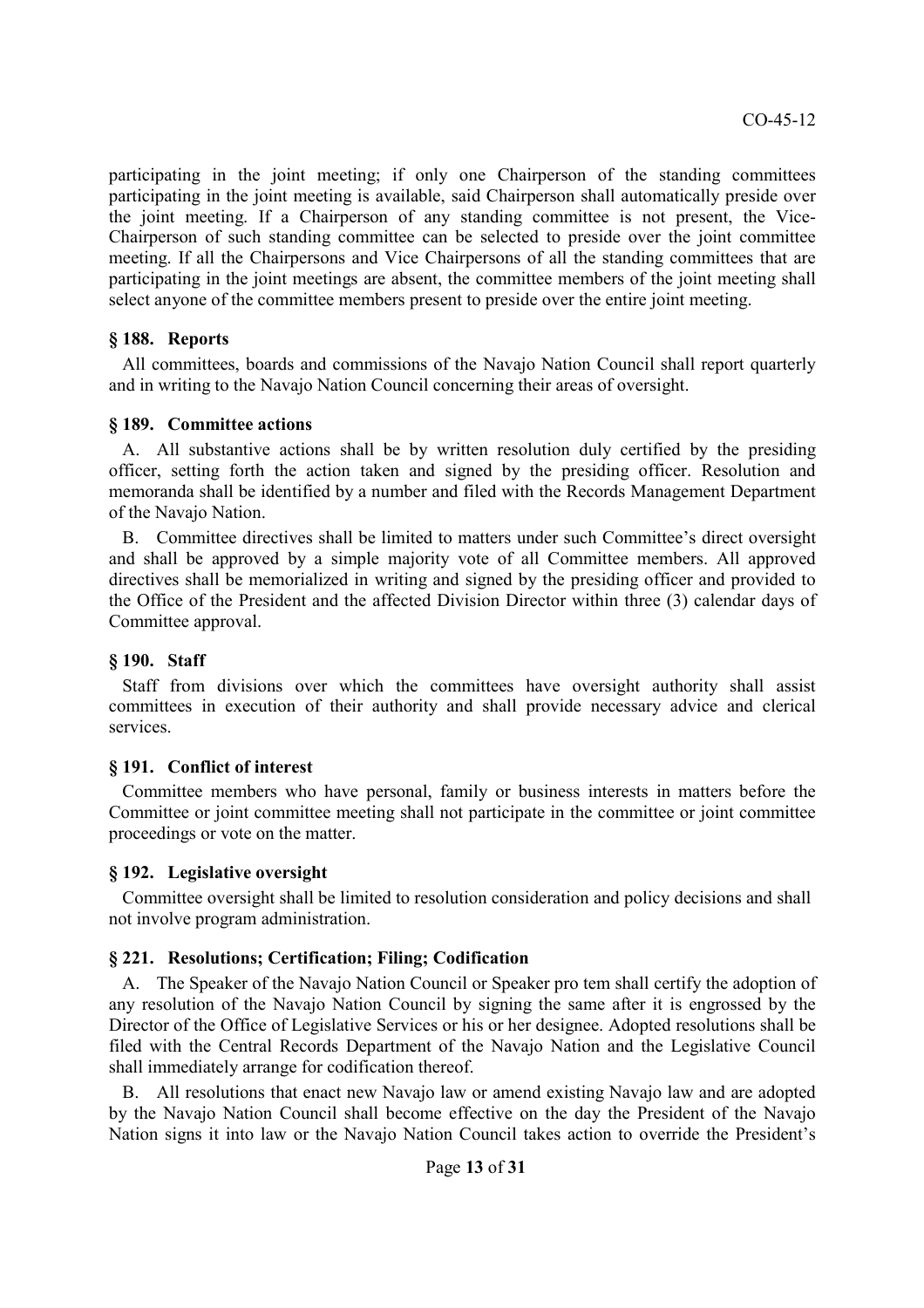veto, unless the Navajo Nation Council specifically authorizes and directs a different effective date.

C. All resolutions that do not enact new Navajo law, amend existing Navajo law or make a policy statement and are adopted by the Navajo Nation Council shall become effective upon the certification by the Speaker or Speaker Pro Tem of the Navajo Nation Council. Resolutions that adopt internal policies and procedures of the Navajo Nation Council shall become effective upon certification by the Speaker or Speaker Pro Tem.

#### **§ 222. Contracts or other papers generally**

All contracts or agreements entered into pursuant to the Navajo Nation Procurement Code, to the extent applicable, or approved by the Navajo Nation Council, or its Committees shall be executed in the following manner:

A. The President or the Vice-President of the Navajo Nation or their designee shall execute contracts or agreements pertaining to the Executive Branch;

B. The Chief Justice of the Navajo Nation or their designee shall execute contracts or agreements pertaining to the Judicial Branch; and

C. The Speaker of the Navajo Nation Council or their designee shall execute contracts or agreements pertaining to the Legislative Branch.

D. The Chapter President of the Navajo Nation Chapter shall execute contracts or agreements pertaining to the Chapter.

## **§ 223. Contracts**

Except as otherwise provided, any contract authorized to be executed on behalf of the Navajo Nation shall meet the following conditions:

A. All contracts involving the expenditure of funds shall expressly state that the liability of the Navajo Nation under such contract is contingent upon the availability of appropriations by the Navajo Nation Council to carry out the same.

B. All contracts shall have sufficient funds appropriated and available.

C. Contracts shall not waive the sovereign immunity of the Navajo Nation or its entities unless approved by two-thirds (2/3) vote of the full membership of the Navajo Nation Council. This provision shall not apply to authority to waive immunity properly delegated.

D. All contracts, including those entered into pursuant to the Navajo Nation Procurement Code, shall comply with the Navajo Business Procurement Act, 12 N.N.C. §1501, et seq., the Navajo Preference in Employment Act, 15 N.N.C. §601 et seq., Navajo Business Opportunity Act, 5 N.N.C. §201, et seq., and rules and regulations promulgated thereto.

E. All contracts shall be awarded only after public advertisement and bidding unless otherwise authorized as small purchases, emergency purchases or sole source purchases under the Navajo Nation Procurement Code, or are Intergovernmental Agreements approved by the Navajo Nation Council or its standing committees.

All change orders, modifications or amendments of contracts utilizing Navajo Nation funds shall not exceed twenty percent (20%) of the accepted bid. If the twenty percent (20%) cap is exceeded by any change orders, modifications or amendments, such change orders, modification or amendment shall be subject to the provisions of §223(E) above.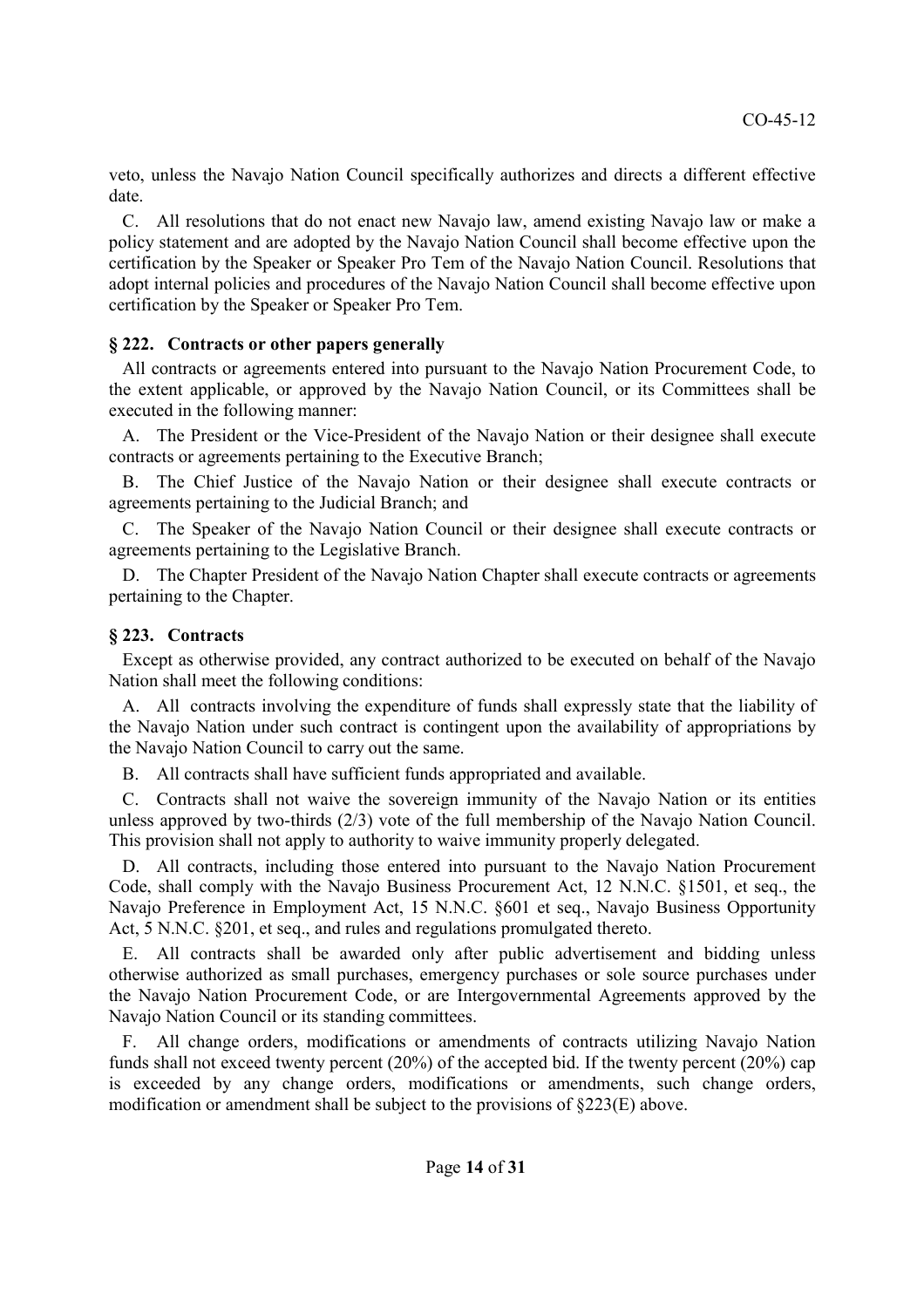## **§ 224. Filing**

All executed contracts or papers, and any modifications thereof, shall be filed with Central Records Department of the Navajo Nation. Executed contracts shall also be filed with the Office of Contracts and Grants.

## **§ 225. Public access**

Access to contracts or papers shall be provided to the public by the Central Records Department as provided in the Navajo Privacy and Access to Information Act.

## **§ 281. Office of the Speaker of the Navajo Nation Council**

A. There is hereby established the Office of the Speaker of the Navajo Nation Council.

B. The Speaker of the Navajo Nation Council shall be a member of the Navajo Nation Council, in good standing.

C. The Office of the Speaker shall have such support personnel as may be budgeted for.

## **§ 282. Selection of the Speaker, term of office**

A. The Speaker of the Navajo Nation Council shall serve in such office at the pleasure of the Navajo Nation Council.

B. The term of office of the Speaker shall be two (2) years.

C. The Speaker shall be selected and confirmed by the Navajo Nation Council as the first order of business at the Council session scheduled for the fourth Monday in January of any odd numbered year.

## **§ 283. Residence**

A residence may be furnished at Window Rock, Navajo Nation (Arizona), together with the cost of water, sewer, refuse disposal, electricity and natural gas without charge to the Speaker. If the Speaker declines to reside in such residence, the Navajo Nation shall not be responsible or liable for costs and expenses of living elsewhere.

## **§ 284. Salary**

The salary of the Speaker shall be thirty thousand dollars (\$30,000) per annum above the salary as a Navajo Nation Council Delegate.

## **§ 285. Powers and duties**

A. The Speaker of the Navajo Nation Council shall exercise all powers and authorities which are delegated to the Office by law or may from time to time be delegated to such Office by the Navajo Nation Council.

B. The Speaker's powers and duties shall include the following:

1. Preside at all Navajo Nation Council and Naabik'íyáti' Committee meetings;

2. Direct and supervise the personnel and programs under the Legislative Branch as provided by law;

3. Appoint a Speaker Pro Tem to allow the Speaker to participate in debate and sponsor resolution(s) before the Navajo Nation Council and, in the sole discretion of the Speaker, to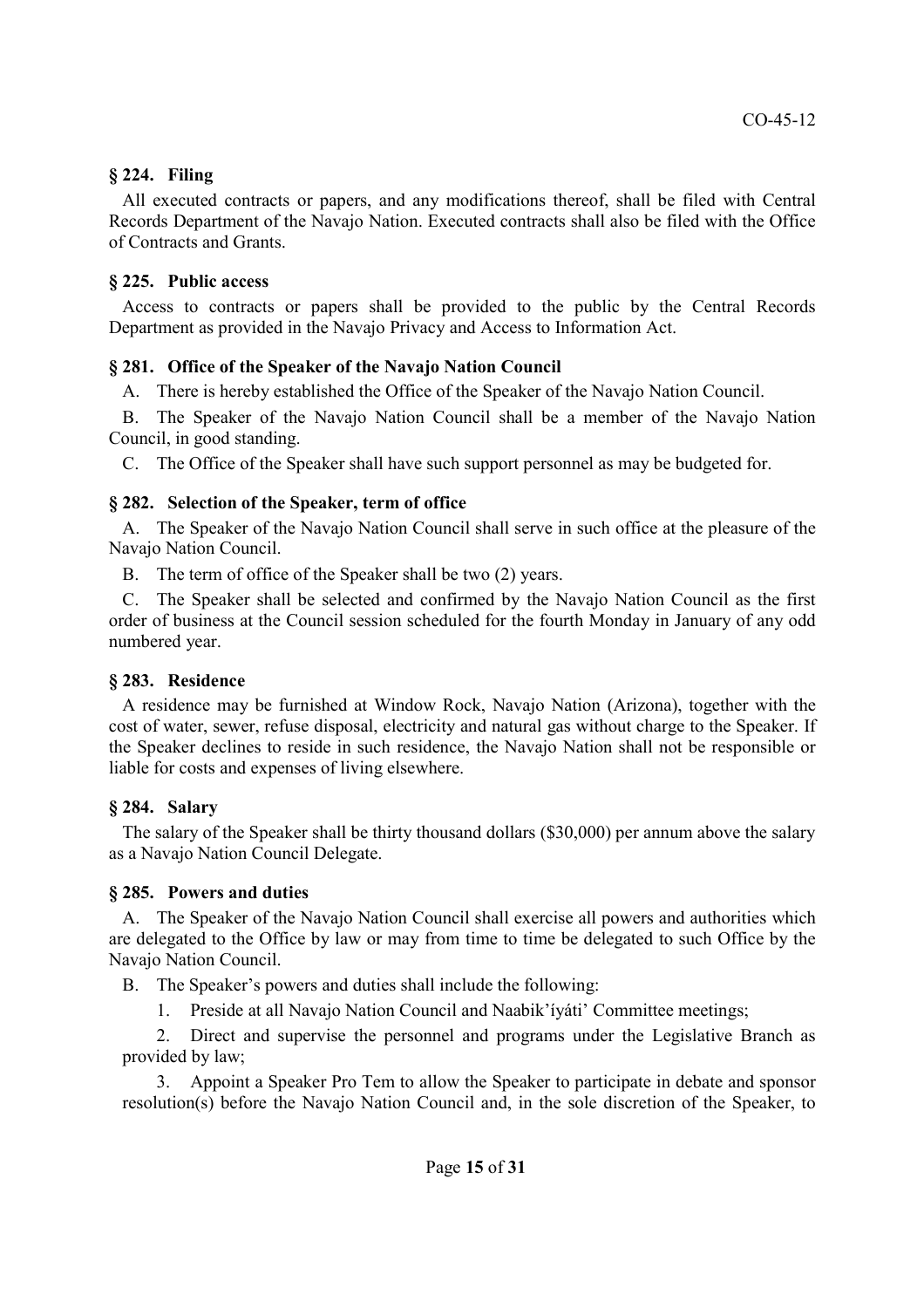carry out the administrative duties of the Office of Speaker if the Speaker is unavailable and absent due to travel, illness, or for any other reason deemed sufficient by the Speaker;

4. Vote only in the event of a tie vote;

5. Call a special session of the Navajo Nation Council pursuant to 2 N.N.C. §162;

6. Recommend to the Budget and Finance Committee an annual operating budget or amendments thereof for the Legislative Branch and advise the Navajo Nation Council on the annual budget recommended by the Budget and Finance Committee; and

7. Issue official Certificates of Condolence, Congratulations, Appreciation, Recognition or Achievement and other similar expressions of sentiment signed by the Speaker on behalf of the Navajo Nation Council at the written request of any Council Delegate as provided herein:

a. Certificates of Condolence shall be reserved exclusively for former members of the Navajo Nation Council, Chairman, Vice Chairman, President and Vice Presidents of the Navajo Nation.

b. Uniform Procedures for the Issuance of Certificates shall be developed by the Office of the Speaker subject to final approval by resolution of the Intergovernmental Relations Committee of the Navajo Nation Council.

## **§ 286. Removal; vacancy**

A. The Speaker may be removed by two-thirds (2/3) vote of the full membership of the Navajo Nation Council.

B. If a vacancy should occur in the Office of the Speaker of the Navajo Nation Council; the Navajo Nation Council shall select and confirm from among its members a successor to serve the remainder of the term.

## **§ 287. Speaker Pro Tem**

A. When a quorum of the Navajo Nation Council is present at any duly called regular or special meeting, the members present, in absence of the Speaker, may select from among the Chairpersons of the standing committees to serve as the Speaker Pro Tem until the Speaker arrives.

B. The Speaker, in his or her sole discretion, may appoint a Speaker Pro Tem to carry out the administrative duties of the Office of Speaker whenever the Speaker is both absent and unavailable due to travel, illness, or any other reason deemed sufficient grounds by the Speaker. The appointments shall be made in writing and shall expire at a time designated by the Speaker or whenever withdrawn in a separate writing by the Speaker, and shall, in any event, automatically expire in five working days after the date of the appointments unless renewed in writing by the Speaker. Only current members of the Council may be appointed as Speaker Pro Tem pursuant to this provision and shall serve without additional salary compensation.

C. If the Speaker is unable to perform his or her duties for any reason and is unable to appoint a Speaker Pro Tem pursuant to §287(B), the Chairperson of the Government Services Committee shall serve as the Speaker Pro Tem until the Speaker's inability to perform his or her duties is removed.

D. A Speaker Pro Tem appointed pursuant to §§287(B) or (C) shall, in addition to his or her salary as a delegate pursuant to 2 N.N.C. §106(A), receive mileage compensation in accordance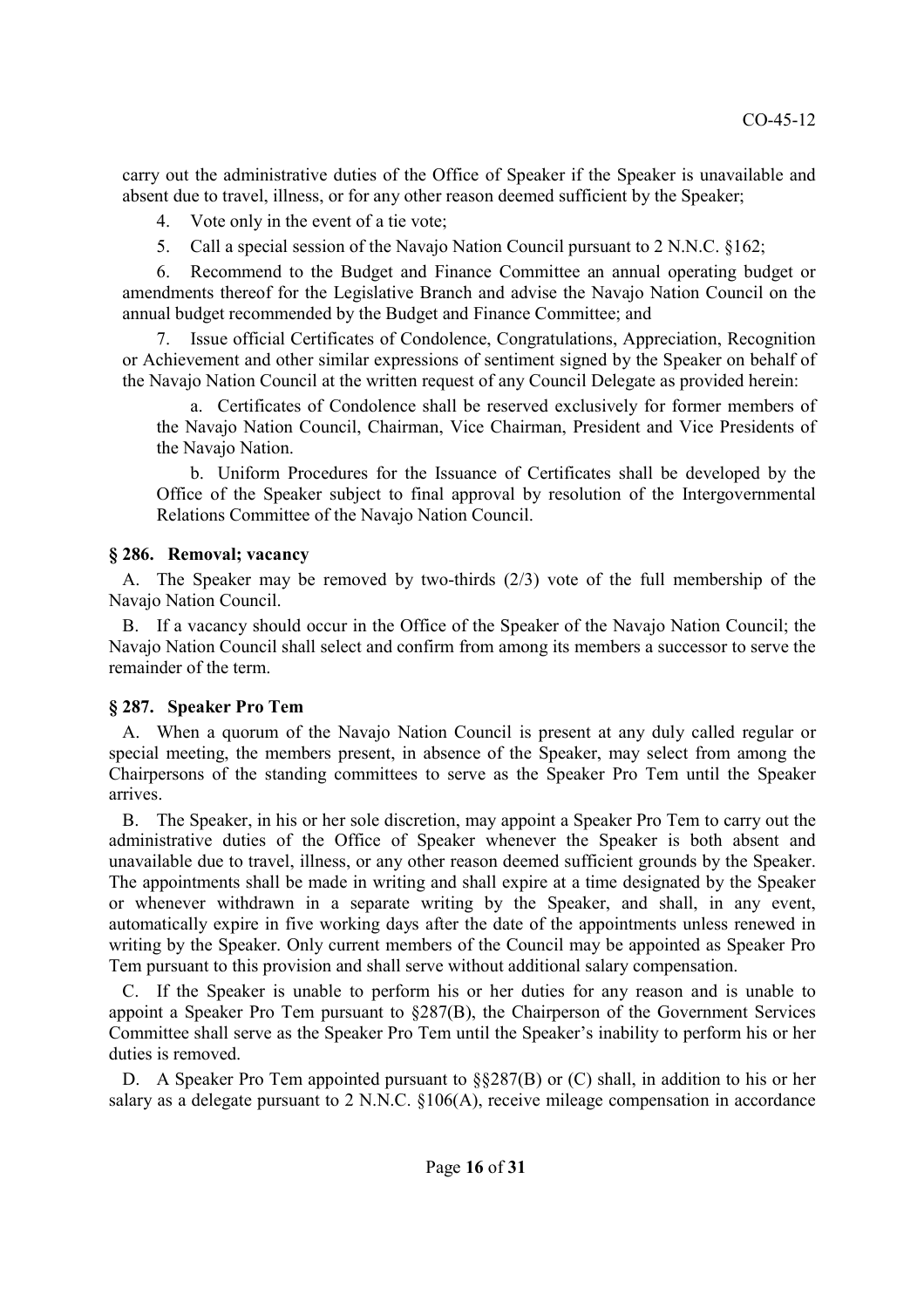with 2 N.N.C. §106(A) and per diem for each day of service as Speaker Pro Tem in an amount equivalent to the daily rate of the salary established in 2 N.N.C. §284.

#### TITLE 2. NAVAJO NATION GOVERNMENT

#### CHAPTER 3. LEGISLATIVE BRANCH

#### SUBCHAPTER 9. STANDING COMMITTEES

#### **Article 1. Budget and Finance Committee**

#### **§ 300. Establishment; membership; purposes**

A. Budget and Finance Committee is hereby established as a standing committee of the Navajo Nation Council.

B. The Committee shall consist of six members.

C. The Committee shall exercise oversight authority including but not limited to budget, finance, investment, bonds, contracting, insurance, audits, accounting, taxes, loans, Chapter budget and finance for the following purposes:

1. To coordinate, oversee regulate the fiscal, financial, investment, contracting and audit policies of the Navajo Nation;

2. To report to the Navajo Nation Council on the fiscal and financial state of the Navajo Nation;

3. To recommend to the Navajo Nation Council the adoption of resolutions designed to strengthen the fiscal and financial position of the Navajo Nation and to promote the efficient use of the fiscal and financial resources of the Navajo Nation;

4. To protect the interests of the Navajo People through the prudent management of financial reserves of the Navajo Nation and the use of funds available for expenditure by the Navajo Nation;

5. To oversee and provide direction for lending programs within the Committee's authority.

6. To act as an Audit Committee of the Navajo Nation government.

#### **§ 301. Powers**

A. The Committee shall have authority and such powers necessary and proper to carry out the purposes set forth above.

B. The Committee shall have the following enumerated powers:

1. To promulgate rules and regulations relative to contracting, investments and financial matters.

2. To review and recommend to the Navajo Nation Council the budgeting, appropriation, investment and management of all funds.

3. To the extent permitted by federal or Navajo Nation laws and regulations, the Committee shall appropriate, allocate, cancel, re-appropriate and review the use of the Navajo Nation funds received including but not limited to all grants, contracts, gifts and other funds from all sources.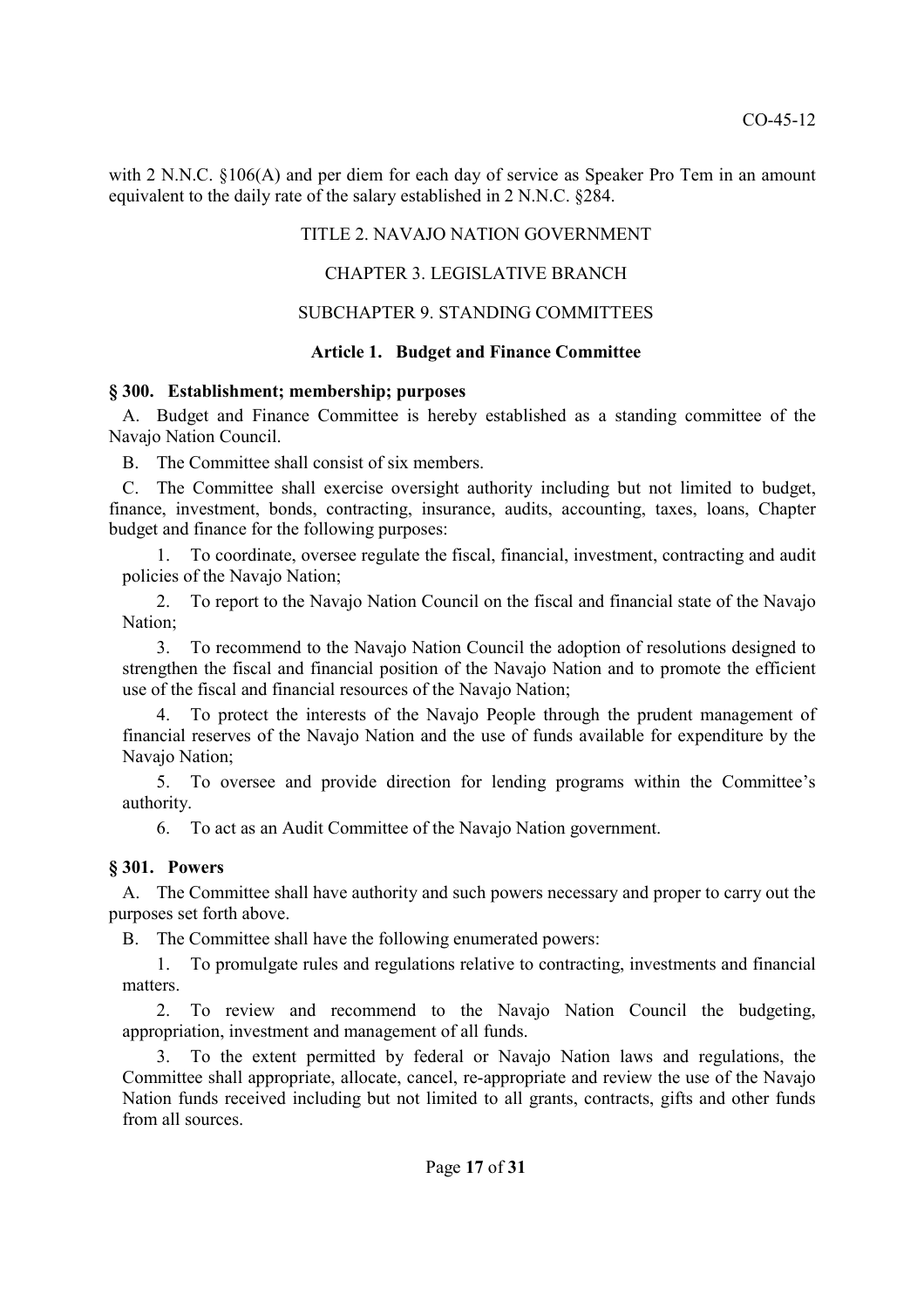4. With prior approval of the President, Speaker and/or Chief Justice to recommend to the Navajo Nation Council amendment of the approved annual budgets by reallocating funds between branches.

5. To coordinate and review all fiscal, financial and investment activities of the Navajo Nation and its enterprises, as well as other agencies, federal, state, regional and private, expending or seeking to expend funds within the Navajo Nation or for the benefit of the Navajo People.

6. To require the presentation and submission of financial reports by any enterprise, authority, or entity chartered or approved by the Navajo Nation Council or its committees.

7. To return unexpended funds to the appropriate funding source in accordance with the Appropriation Act.

8. To promulgate policies and regulations concerning wages, expenditure reimbursement, and fringe benefits for Navajo Nation officials and employees

9. To require reports from and to monitor the financial performance of all offices, divisions, departments, enterprises, authorities, committees, boards, commissions, or entities having oversight or control over fiscal matters or financial obligations to the Navajo Nation.

10. To receive an annual audit of the accounts of the Navajo Nation by certified public accountants and to present such audit the Navajo Nation Council.

11. To review the annual budgets of the Bureau of Indian Affairs, the Indian health Services and other departments and agencies of the United States government and to recommend the approval or disapproval of such budgets.

12. To provide legislative oversight over lending programs, including the promulgation of rules and regulations for lending money to members of the Navajo Nation.

13. To conduct oversight of the functions of the Office of the Controller, the Office of Management and Budget, the Office of the Auditor General, the Office of the Navajo Tax Commission, the Navajo Tax Commission, the Insurance Services Department, the Insurance Commission and Retirement Services Department and to review, recommend or propose the adoption, amendment or rescission of its Plan of Operation.

14. To approve Fund Management Plans pursuant to the recommendations of the appropriate oversight committee and affected Division or Branch.

15. Authorize, review, approve and accept agreements, including contracts and grants, between the Navajo Nation and any federal, state or regional authority upon the recommendation of the standing committee which has oversight of the division, department or program which has applied for the agreement, or upon recommendation of the Chapter.

16. To continually monitor contracts with state, federal, and regional entities to ensure compliance with applicable laws, regulations and contract terms.

17. To prepare and recommend approval of a committee budget each fiscal year.

18. To approve lease purchase agreements concerning all tribal programs, departments and divisions within all branches of the Navajo Nation government upon recommendation of the Office of the Controller.

19. The Committee shall have the authority to delegate responsibilities and authorities as appropriate for efficiency and streamlining of government processes to the Divisions, Chapters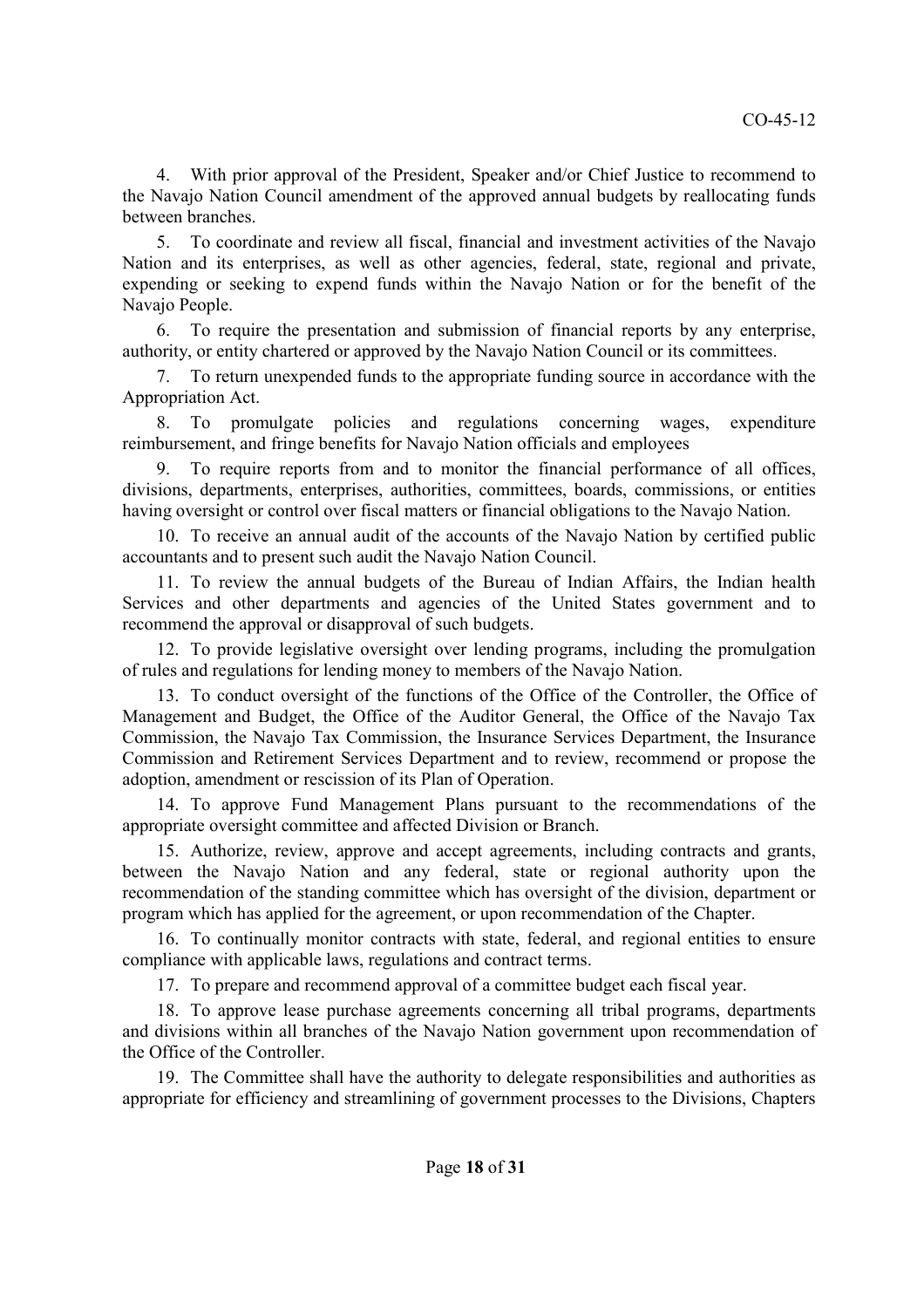and appropriate entities provided that the Committee first approves rules and regulations governing such delegations and to rescind delegations.

20. To recommend to the Navajo Nation Council the creation of any Division or Department intended to be under the Committee's oversight by adoption of its Plan of Operation; and to rescind that Plan of Operation or an existing Plan of Operation for any Division or Department under the Committee's oversight.

#### **§ 302. Advisors**

A. The Department of Justice, Controller, Office of Management and Budget, Auditor General, Legislative Counsel, Director of Legislative Services and External Auditor shall serve as official advisors to the Committee and shall provide appropriate support, advice and counsel on all matters.

#### **§ 302. Meetings**

All regular meetings of the Committee shall be held on the first and third Tuesday of each month.

## **Article 2. Health, Education and Human Services Committee**

#### **§400. Establishment; Membership; Purposes**

A. The Health, Education and Human Services Committee is hereby established as a standing Committee of the Navajo Nation Council.

B. The Committee shall consist of six members.

C. The purposes of Committee are:

1. To promulgate regulations, promote accountability to policies, and provide legislative oversight on matters involving health, social service, education, general governmental services and human services.

2. To oversee the education initiatives of the Navajo Nation by promoting academic excellence and culturally relevant education.

3. To oversee Navajo Nation efforts in implementing and ensuring compliance with employment and labor laws and policies of the Navajo Nation and laws relating to veteran services.

4. To oversee Navajo Nation policies and priorities to optimize the delivery of social services and health services to the Navajo people consistent with the traditional practices and customs of the Navajo People.

## **§ 401. Powers**

A. The Committee shall have authority and such powers necessary and proper to carry out the purposes set forth above.

B. The Committee shall have the following enumerated powers:

1. To establish Navajo Nation policy, promulgate rules and regulations governing health, social services, education, human services and general government services of the Navajo Nation and its tribal organizations, entities, and enterprises.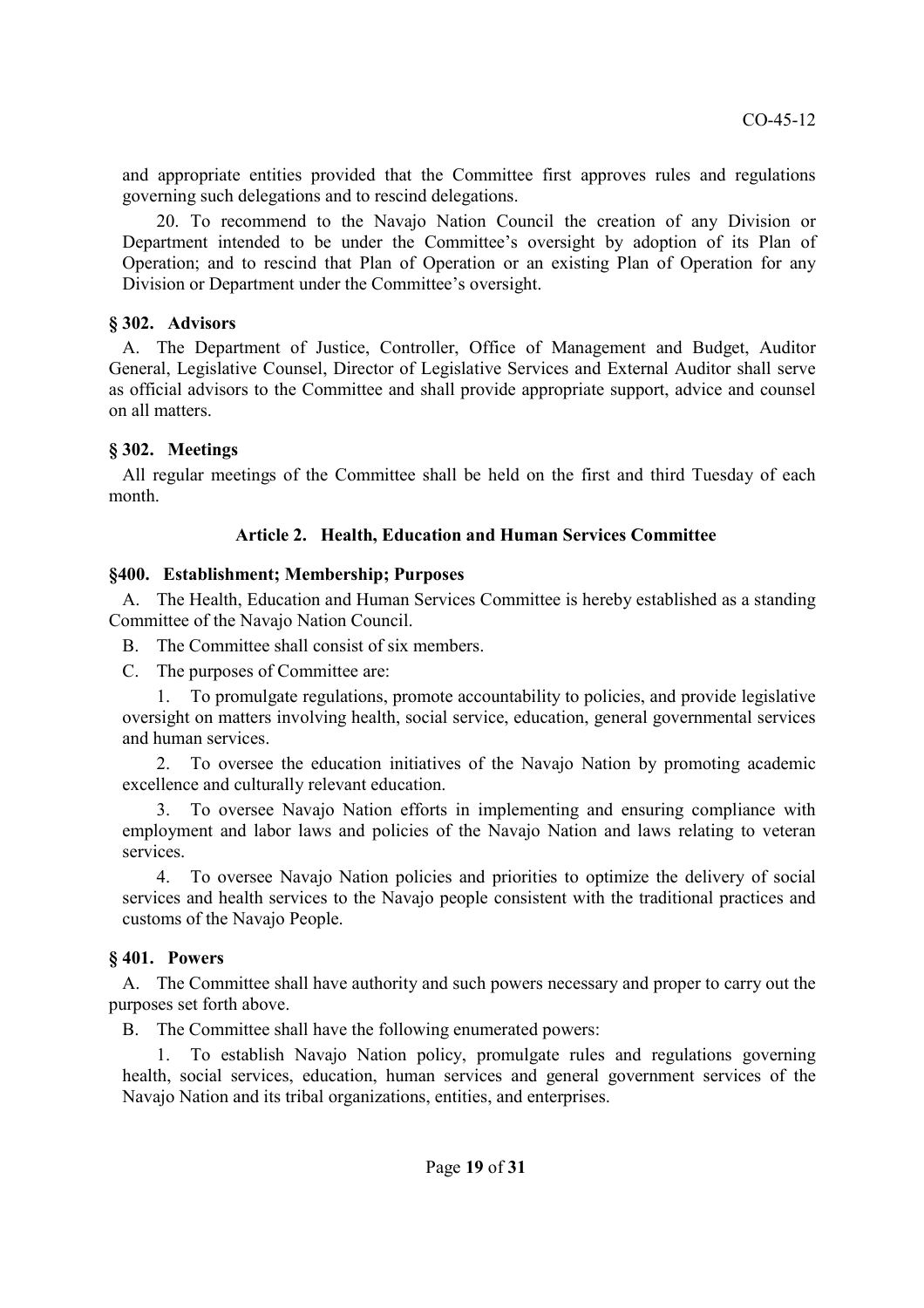2. To ensure compliance and implementation of laws and policies of the Navajo Nation relating to health, social services, education, general government services and human services.

3. To recommend to the Navajo Nation Council resolution(s) for the creation of colleges, or other entities of the Navajo Nation and to recommend the amendment or rescission of such resolution(s).

4. To grant final approval for:

a. Any programs offered on the Navajo Nation by off-Navajo Nation post-secondary institutions or any "nonresident" or home study post-secondary programs for which student recruitment activities are conducted on the Navajo Nation.

b. Approve, sanction and authorize application, reapplications, reauthorization and amendments for Indian Self-Determination and Education Assistance Act contracts and grants under the Tribally Controlled Schools Act for the operation of education programs, approval or denial of authorizations and reauthorizations shall constitute approval or denial by the Navajo Nation the Tribal Governing Body.

5. To delegate responsibilities and authorities as appropriate to the Divisions, Chapters and appropriate entities for the efficiency and streamlining of government processes provided that the Committee first approves rules and regulations governing such delegations and rescission of such delegations.

6. To review and recommend:

a. Resolutions relating to social services, health, environmental health, education, veterans and veterans services, employment and labor.

b. Navajo Nation agreements and contracts negotiated with federal, state, regional, and tribal governments, private and Navajo Nation health and social service authorities, including environmental health, veterans services or education services subject to applicable laws of the Navajo Nation.

c. A Committee budget each fiscal year.

d. Applications and reauthorizations by Divisions and Programs underage legislative oversight for Indian Self-Determination and Education Assistance Act contracts and grants, except for those contracts under the Tribally Controlled Schools Act identified in section 4(b) above.

e. The authorization and designation of a for-profit or non-profit health or social services organization as a tribal organization for the purpose of contracting or compacting under the Indian Self-Determination and Education Assistance Act.

7. To represent the Navajo Nation:

a. At local, state and federal levels, in coordination with the President of the Navajo Nation and the Naabik'íyáti' Committee on proposed legislation, funding and other actions affecting health, environmental health, social services, education, veterans services, employment, training and labor.

b. In consultation with federal, state and local officials regarding any proposed changes in federal education legislation or educational programs, including but not limited to new schools (including charter schools), school closures, consolidation, and education budget initiatives. The Committee shall, where appropriate, seek concurrence of the Naabik'íyáti' Committee of the Navajo Nation Council or the Navajo Nation Council in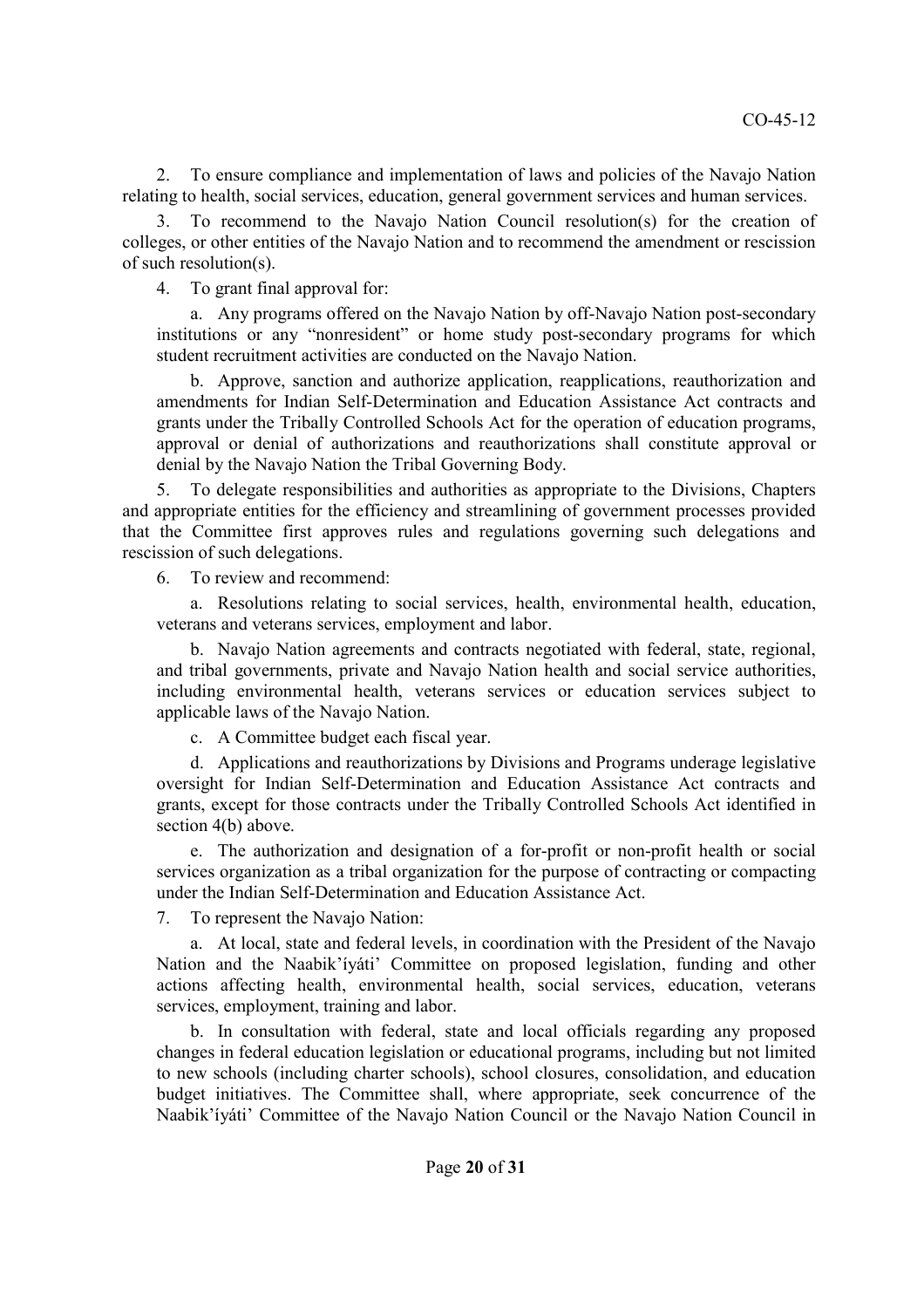framing official responses for the Navajo Nation to proposals for major changes in education programs, such as proposals regarding majority school closures transfer of jurisdiction.

8. To recommend to the Navajo Nation Council the creation of any Division or Department intended to be under the Committee's oversight by adoption of its Plan of Operation; and o rescind that Plan of Operation or an existing Plan of Operation for any Division or Department under the Committee's oversight.

#### C. Oversight.

1. To serve as the oversight committee for the Division of Health, Division of Social Services, Division of Human Resources Department of Diné Education, Division of General Services and to review, recommend or propose the adoption, amendment or rescission of its Plan of Operation.

2. To oversee all health and social service related activities of the Navajo Nation and its tribal organizations, enterprises, relating to the delivery of health, environmental health and social services including research, planning and prevention.

3. To serve as the oversight Committee of the Navajo Nation Board of Education, and colleges within the Navajo Nation.

4. To assist, support and coordinate with local communities, parent organizations and school boards and school board organizations.

5. To oversee and propose the establishment of any employment training center or institution under the jurisdiction of the Navajo Nation and to review, recommend or propose the adoption, amendment or rescission of its Plan of Operation.

6. To service the oversight authority for employment, labor, veterans services, training and vital statistics.

## **§ 402. Advisors**

A. The Department of Justice, Director of the Health and Social Services, Director of Human Resources, the Superintendent of Department of Diné Education, Navajo Area Director of Indian Health Services, Navajo Area Regional Director of Bureau of Indian Affairs, Bureau of Indian Education, and Auditor General shall serve as official advisors to the Committee and shall provide appropriate advice and counsel on all matters.

## **§ 403. Meetings**

Except when the Navajo Nation Council is in session, all regular meetings of the Committee shall be held on Wednesday of each week.

## **Article 3. Resources and Development Committee**

## **§ 500. Establishment; membership; purposes:**

A. Resources and Development Committee is hereby established as a standing committee of the Navajo Nation Council.

B. The Committee shall consist of six members.

C. The Committee shall exercise oversight authority over water, land, grazing, environment, environmental protection, cultural resources, agriculture, livestock, wildlife, roads and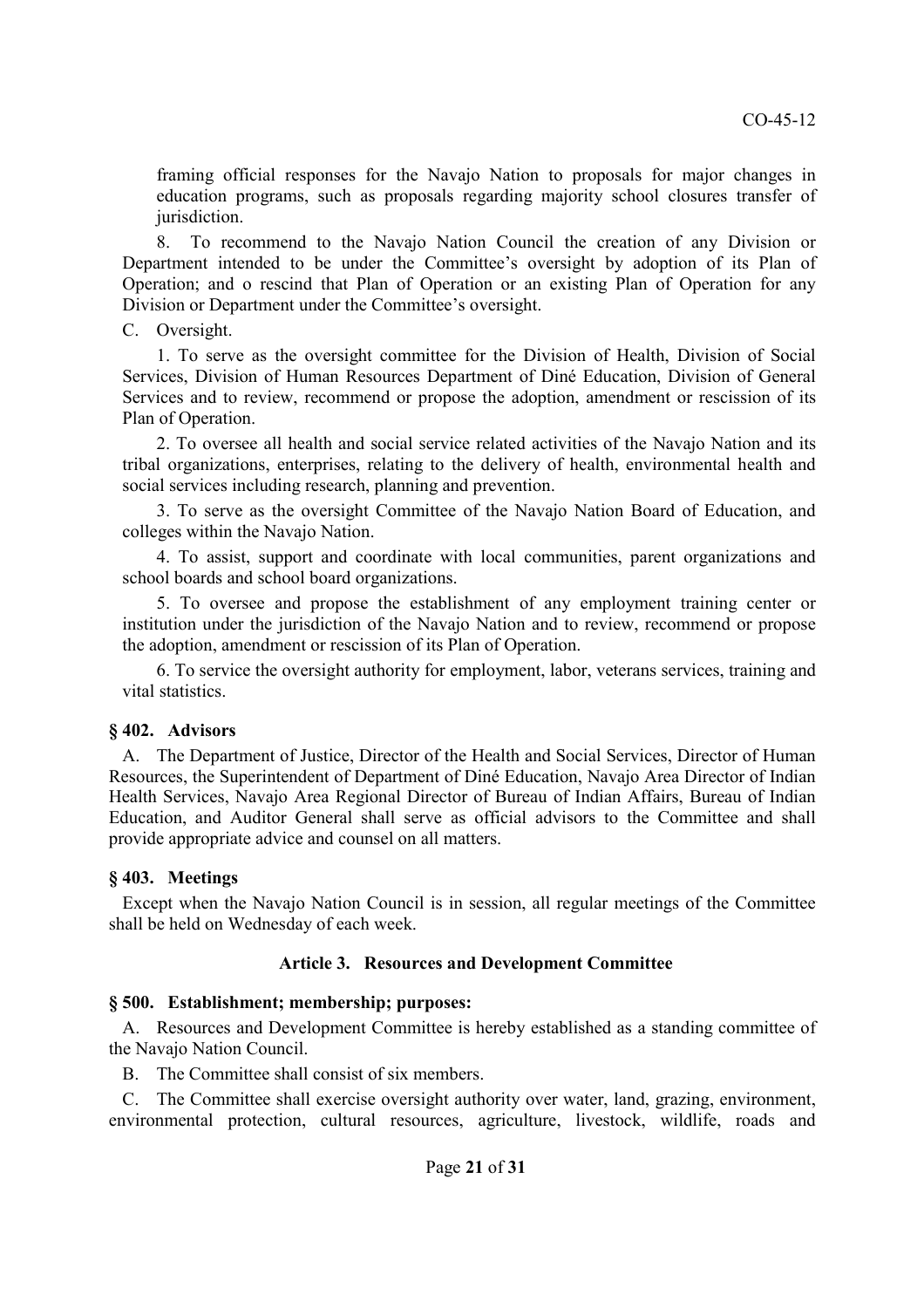transportation, air transportation, communications and utilities, information technology, chapter activities, economic and community development, commerce and trade, gaming, rights-of-way, minerals, public utilities, telecommunications, housing for the following purposes:

1. To establish Navajo Nation policy with respect to the optimum utilization of all Navajo Nation resources and to protect the rights, interests, sacred sites and freedoms of the Navajo Nation and People to such resources, now and for future generations.

2. To oversee regulation of activities on Navajo Nation lands for disposition or acquisition of resources, surface disturbance, or alteration of the natural state of the resource, including the enforcement and administration of applicable Navajo Nation and federal laws, regulations, guidelines, and administrative procedures in the development and use of resources as a good steward.

3. To establish policies and legislation appropriate to the housing needs of the Navajo Nation and its People.

4. To promote local community land use plans which support community infrastructural development and development of Local Government Units which enhances local selfgovernment.

5. To promote, review, coordinates and approves projects to be financed by funds designated for capital improvement.

6. To oversee planning and coordinating of all roads and transportation activities of the Navajo Nation.

7. To establish rules, regulations and policies to streamline procedures for approval, management, and enforcement to enhance the development of the economy and increased development on the Navajo Nation.

8. To oversee planning and coordinating of all rural addressing activities of the Navajo **Nation** 

#### **§ 501. Powers**

A. The Committee shall have all powers necessary and proper to exercise its purposes set forth at  $$500(C)$ .

B. The Committee shall have the following enumerated powers:

1. To promulgate rules and regulations governing transportation, community development, local government units, land acquisitions for the Navajo Nation, environmental protection, and the use, sale, exchange, and development of Navajo Nation lands and/or resources, whether held in fee or trust status.

2. To grant final approval for:

a. All land withdrawals, non-mineral leases, permits, licenses, rights of way, surface easements and bonding requirements on Navajo Nation lands and unrestricted (fee) land. This authority shall include subleases, modifications, assignments, leasehold encumbrances, transfers, renewals, and terminations.

b. Overall Resources Management Plan; Overall Economic Development Plan for prioritizing list for projects funded by Navajo Nation and federal funds, but development plans for individual business site leases shall not be subject to such approval; Road and Transportation Plan prioritizing list for road and transportation projects; priority list for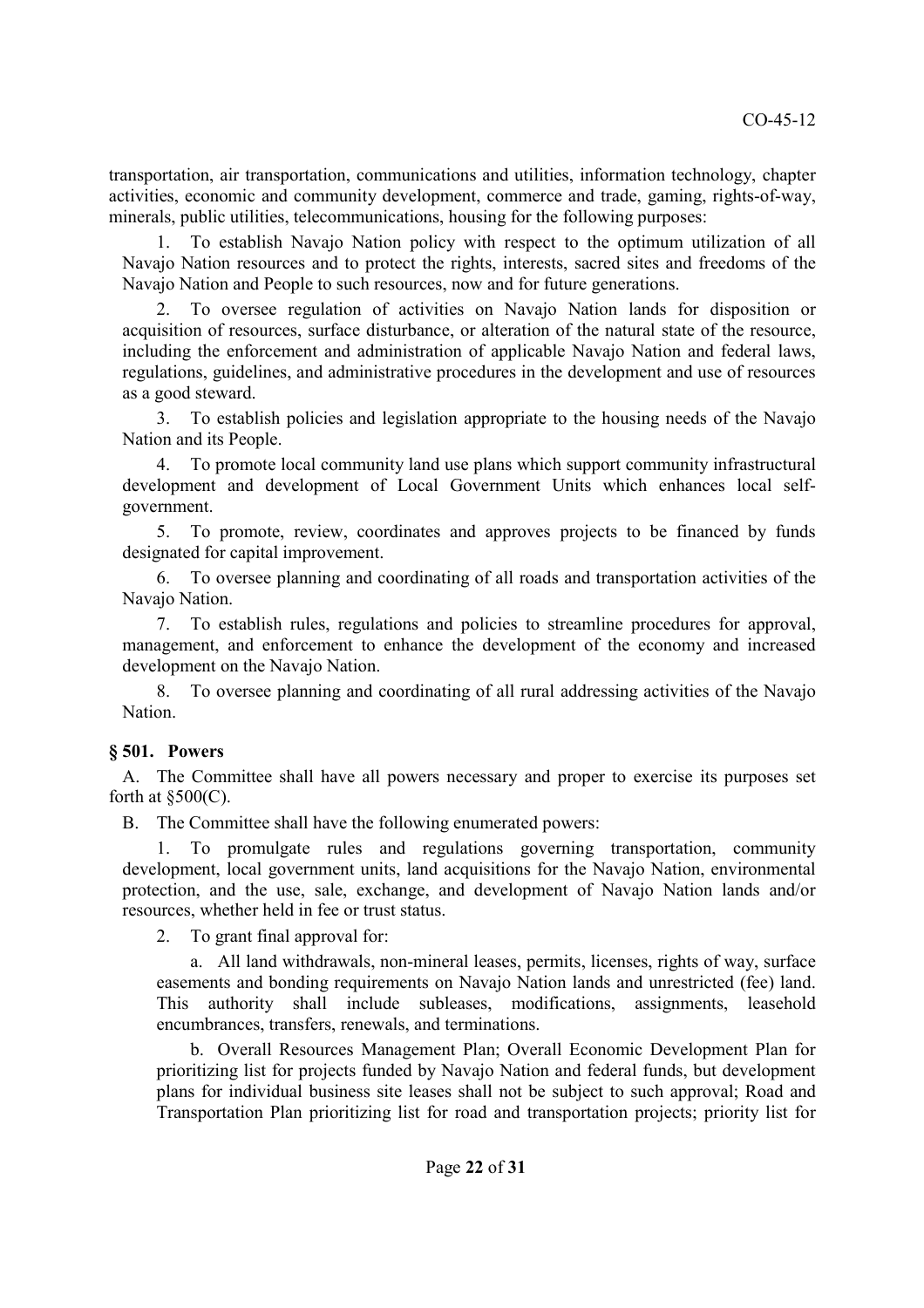capital improvement and housing development projects funded by all funding sources; NAHASDA Indian Housing Plan; including any amendments.

c. Resolutions to develop and improve Local Government Units.

d. Local ordinances enacted by Local Government Units unless otherwise provided in Title 26 of the Navajo Nation Code, other Navajo Nation law; and community based land use plans and amendments thereof.

e. Alternative and appropriate technological projects related to housing, community development and capital improvement projects to better serve the public and communities.

f. Administrative and Business Site Leasing Management Plan for the Division of Economic Development, governance certified Chapters, Townships, or an appropriate entity, including any proposed amendments, such plan must be in accordance with the Navajo Nation Business Leasing Regulations of 2005.

g. Plan of Operations for Division of Transportation; Division of Community Development; Division of Economic Development; Division of Natural Resources; Environmental Protection Agency; and Gaming Regulatory Office, including any amendments.

3. To delegate its final approval authority for those transactions listed in §501(B)(2)(a) to appropriate Divisions, governance certified Chapters, Townships or appropriate entity and §501(B)(2)(d) to Division of Community Development for efficiency and streamlining of government processes provided the Committee first grants final approval of rules and regulations governing such delegations and rescission of such delegations. Such rules and regulations shall include provisions for periodic review of performance for those delegated entities.

4. To review and make recommendations to the Navajo Nation Council for final approval:

a. Mineral agreements, land acquisitions, and energy development agreements.

b. Laws related to housing development, private and public facilities, including but not limited to building, construction, and utility codes.

c. Annual budget for capital improvement projects utilizing all sources of funds, through the budget process and supplemental appropriations to the capital improvement annual budget to fund necessary additional capital improvement projects.

d. Taxation proposals affecting business or commercial activities, after consultation with the Navajo Tax Commission.

e. Creation, reorganization, termination or "privatization" of any enterprise, as such, the Committee shall periodically receive reports and review the operations of the Navajo Nation enterprises, authorities, and industries.

f. All other resolutions requiring Navajo Nation Council approval to accomplish or impact the Committee purposes.

5. To represent the Navajo Nation at local, state, and federal levels, in cooperation and coordination with the President of the Navajo Nation and the appropriate committee of the Navajo Nation Council on proposed resolutions or actions affecting natural resources; energy resources; economic and community development; road and transportation matters; capital improvement projects, including recommending approval of the annual capital improvement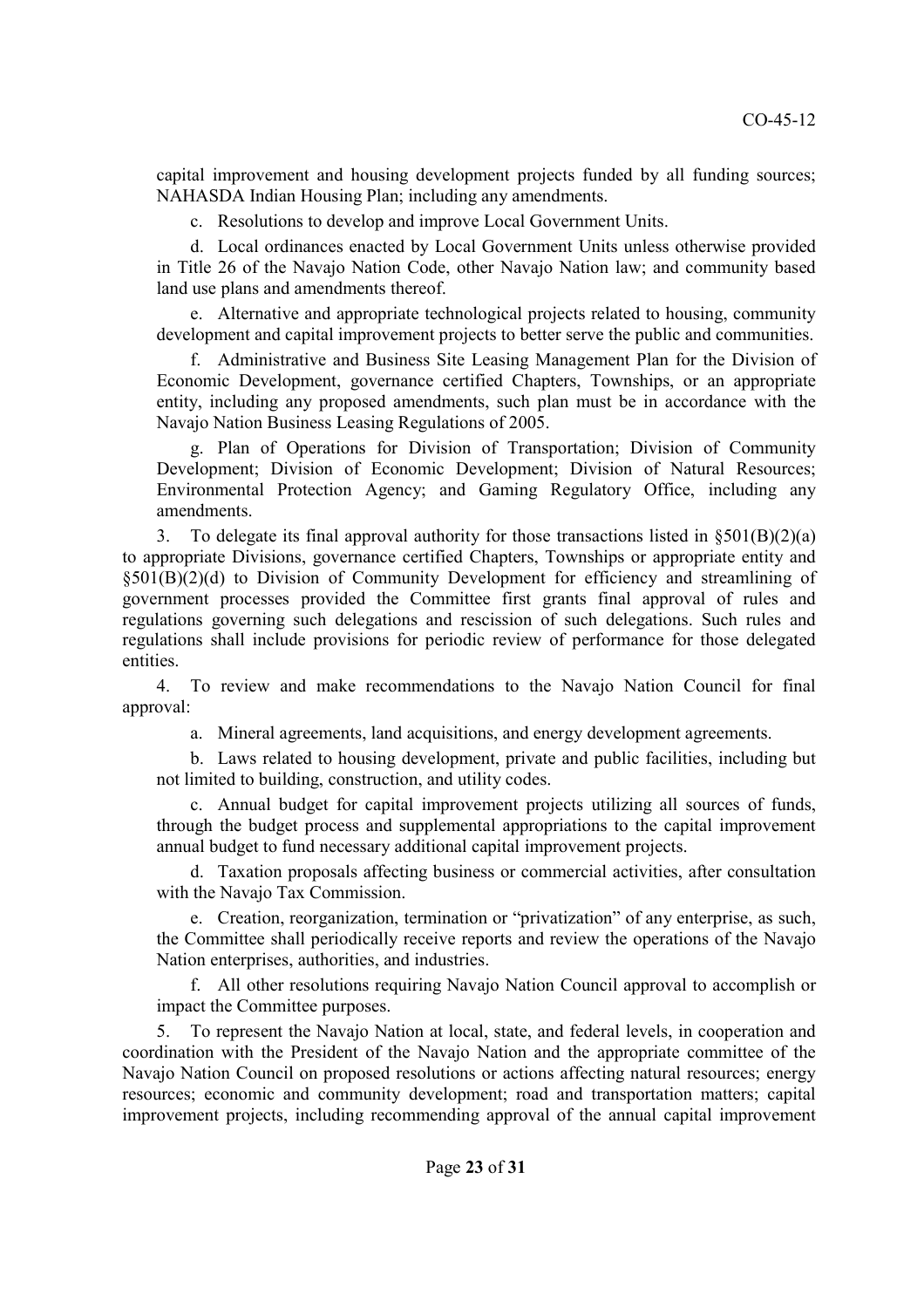projects budget of the Bureau of Indian Affairs, Indian Health Services and other departments or agencies of the United States; and housing development.

6. To coordinate with:

a. The President of the Navajo Nation and appropriate Division or program, to lobby the state, federal, and other agencies relating to this Committee's purposes.

b. The Budget and Finance Committee and lending institutions on matters relative to housing loans for enrolled members of the Navajo Nation residing within the Navajo Nation<sup>1</sup>

c. Appropriate committees of the Navajo Nation Council to do all things necessary and proper to create an independent financial institution designed to provide credit and financing to the Navajo Nation business community.

7. To report to the Navajo Nation Council, studies of natural resources for the protection and efficient, utilization, management, administration, and enhancement of such resources and to approve consultants for such studies.

8. To review and require reports from appropriate officials on progress of capital improvement projects, including periodic reports from the Controller of the Navajo Nation concerning the fund status of capital improvement projects.

9. To grant final confirmation of appointments to enterprise boards; Navajo Nation Water Rights Commission; and entities under the authority of the Committee requiring appointments.

10. To recommend to the Navajo Nation Council the creation of any Division or Department intended to be under the Committee's oversight by adoption of its Plan of Operation; and to rescind the Plan of Operation or an existing Plan of Operation for any Division or Department under the Committee's oversight.

11. The Committee shall have the authority to delegate its responsibilities and authorities as appropriate for efficiency and streamlining of government process to the Standing Committee, Divisions, Chapters and appropriate entities provided that the Committee first approves rules and regulations governing such delegations and to rescind delegations.

12. To review and recommend to the Naabik'íyáti' Committee Intergovernmental Agreements and Agreements between the Navajo Nation and any governmental entity relating to economic development, community development, natural resources, roads and transportations, environmental protection and gaming for efficiency and timely comparison of those projects.

C. Oversight

1. The Committee shall serve as oversight committee of the Division of Natural Resources, including, District Grazing Officers, Eastern Navajo Land Board, Farm Boards, Soil and Water Conservation Districts, including grazing issues to accomplish duties set forth in 3 N.N.C. §§832 and 852; Division of Community Development; Chapters; Division of Economic Development; Division of Transportation; Environmental Protection Agency; except as otherwise delegated by Navajo Nation law; and legislative oversight to the Gaming Regulatory Office.

2. The Committee shall periodically review the overall function of those listed in  $501(C)(1)$  to ensure that the purpose and objectives are properly and timely achieved.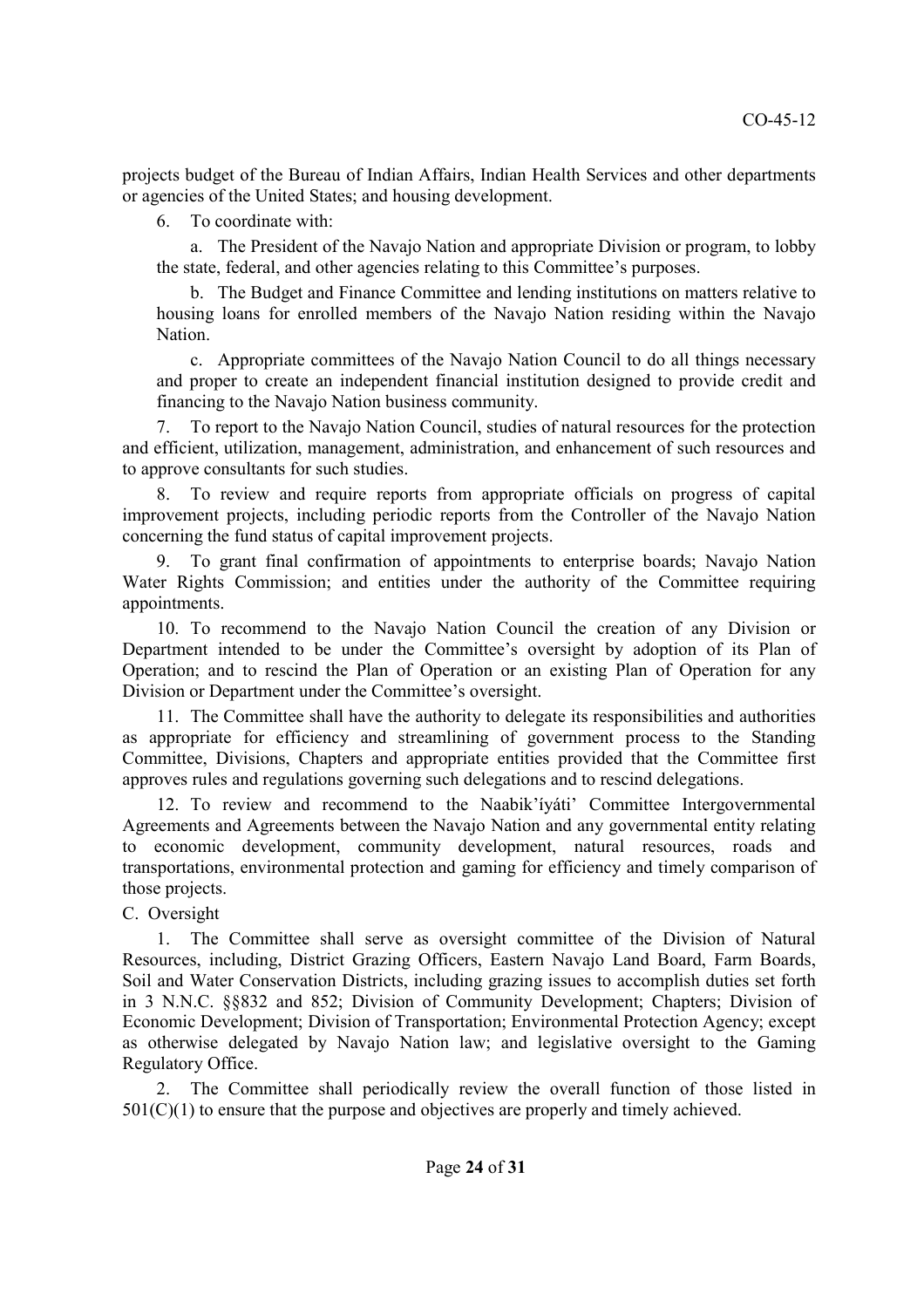## **§ 502. Advisors**

A. Advisors to the Committee shall include the Executive Directors of the Division of Natural Resources, Division of Community Development, Division of Transportation, and Division of Economic Development, Environmental Protection Agency; the Department Of Justice; the Controller of the Navajo Nation; the Office of Auditor General; the Eastern Navajo Land Board, the General Manager of the Navajo Tribal Utility Authority; Navajo Area Director of Indian Health Service and Navajo Regional Director of Bureau of Indian Affairs; and other personnel from appropriate agencies.

## **§ 503. Meetings**

A. Meetings shall be held on Tuesday of each week.

## **Article 4. Law and Order Committee**

## **§600. Establishment; membership; purposes:**

A. The Law and Order Committee is hereby established as a standing committee of the Navajo Nation Council.

B. The Committee shall consist of five members.

C. The Committee shall use Nitsáhákees, Nahat'á, Iiná, and Siihásin in exercising legislative oversight over courts, administrative legal tribunals, criminal defense, legal defense of the indigent, juvenile justice, corrections, law enforcement, emergency management, for the following purposes:

1. To improve the administration of justice on the Navajo Nation by ensuring a justice system that is independent from political influence and that is accountable and responsible to the Navajo Nation in its administration and operations. Justice system includes the Judiciary Branch and all administrative legal tribunals.

2. To protect the rights and interests of the Navajo People by improving the quality and effectiveness of the justice system within the Navajo Nation.

3. To establish and develop the Navajo Nation justice system infrastructure including justice system facilities and to promote institutional planning and coordination among and between justice-system-related entities.

4. To enhance cooperation and coordination between Navajo Nation courts and courts of the various states and the federal government including their administrative legal tribunals.

5. To enhance the operations and coordination of all departments within the Navajo Division of Public Safety in order to increase the availability, quality, and effectiveness of public safety services on the Navajo Nation.

6. To enable the Navajo Nation to more effectively provide efficient public safety services on the Navajo Nation.

7. To support effective cooperation and coordination between Navajo Nation law enforcement agencies and that of the various states and federal government law enforcement agencies.

8. To enhance juvenile justice programs through coordination with appropriate Committees, the Judicial Branch, Executive Branch programs, and federal, state, tribal and local governmental agencies.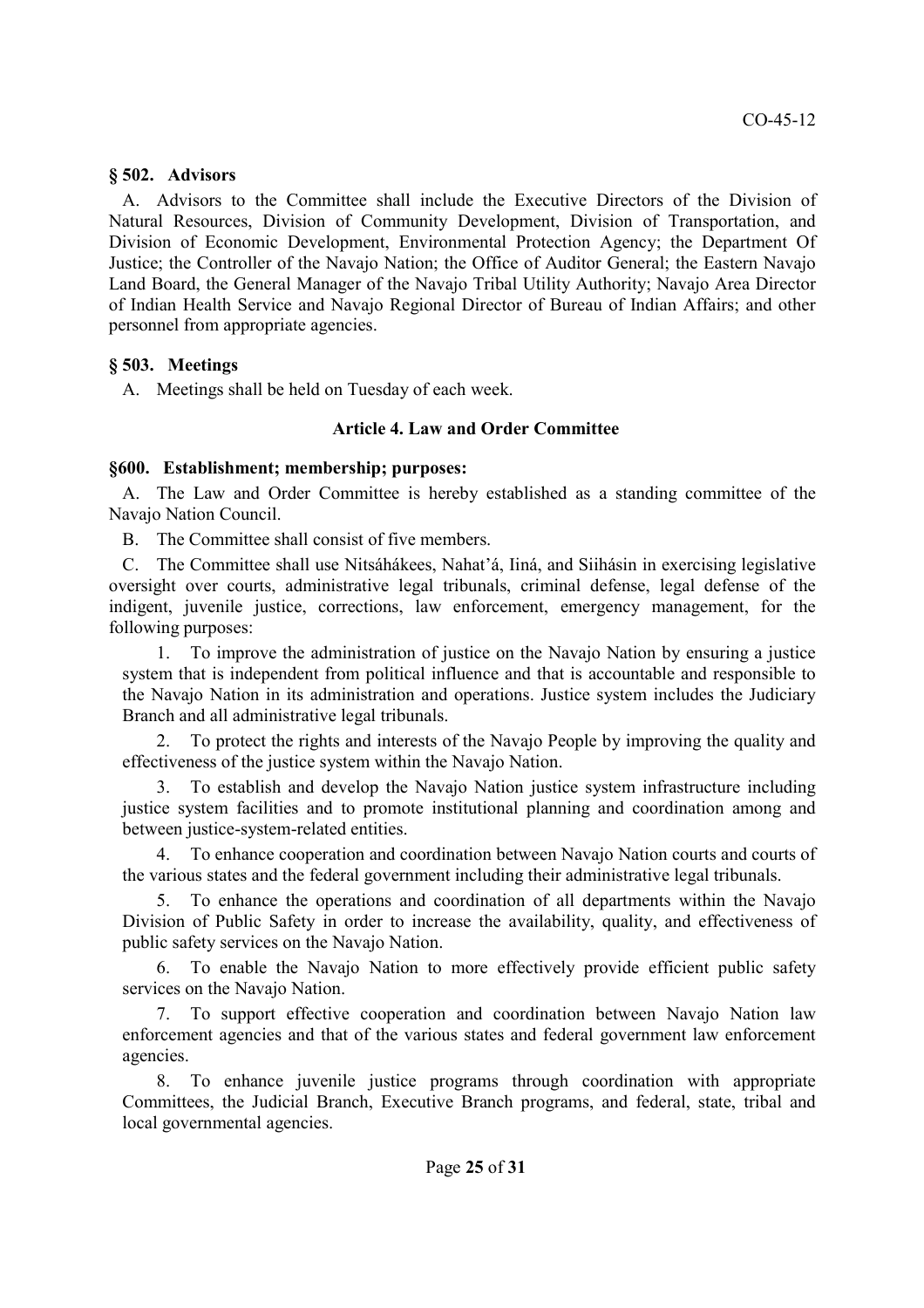#### **§ 601. Powers**

A. The Committee shall have all prudent powers necessary and proper to exercise its purposes set forth above.

B. The Committee shall have the following enumerated powers:

1. To grant final approval for:

a. Agreements negotiated by justice systems entities, administrative legal tribunals and public safety programs with other federal, state, international, tribal, regional, and local governmental agencies, subject to Naabik'íyáti' Committee approval when required by law.

b. Qualifications standards for judges and justices of all courts and administrative tribunals of the Navajo Nation in the application process to determine the most qualified candidate.

2. To delegate responsibilities and authorities as appropriate for efficiency and streamlining of government processes to the Division, local government units, and appropriate entities provided that the Committee first approves rules and regulations governing such delegations and to rescind such delegations.

3. To review and evaluate the performance of probationary and permanent judges and justices.

4. To review and approve plans of operation for all divisions, departments and programs under the Committee's oversight authority and to amend or rescind such plans of operation.

5. To review and make recommendations to the Navajo Nation Council for final approval:

a. Removal of a permanent judge or justice.

b. Resolutions requiring Council approval to accomplish or impact the Committee purposes.

6. To determine, with the approval of the Navajo Nation Council, qualifications to be required of judges and justices of the Navajo Nation.

7. To provide a process for accepting applications for judicial positions and for determining the most qualified candidates.

a. Upon screening all eligible applicants; the Committee shall recommend to the President of the Navajo Nation a panel of qualified candidates for appointment as Probationary Chief Justice, Associate Justices of the Supreme Court and Probationary Judges of the lower courts, and all other judicial positions within the Navajo Nation may create.

b. The President shall appoint probationary Justices and Judges only from among those named in the panel submitted by the Committee. Probationary Justices or Judges shall be confirmed by the Navajo Nation Council.

8. To review and evaluate the performance of probationary and permanent Justices and judges.

9. To recommend to the President of the Navajo Nation the removal of Probationary Justices and Judges prior to their permanent appointment.

10. To recommend to the President the permanent appointment of Probationary Justices and Judges.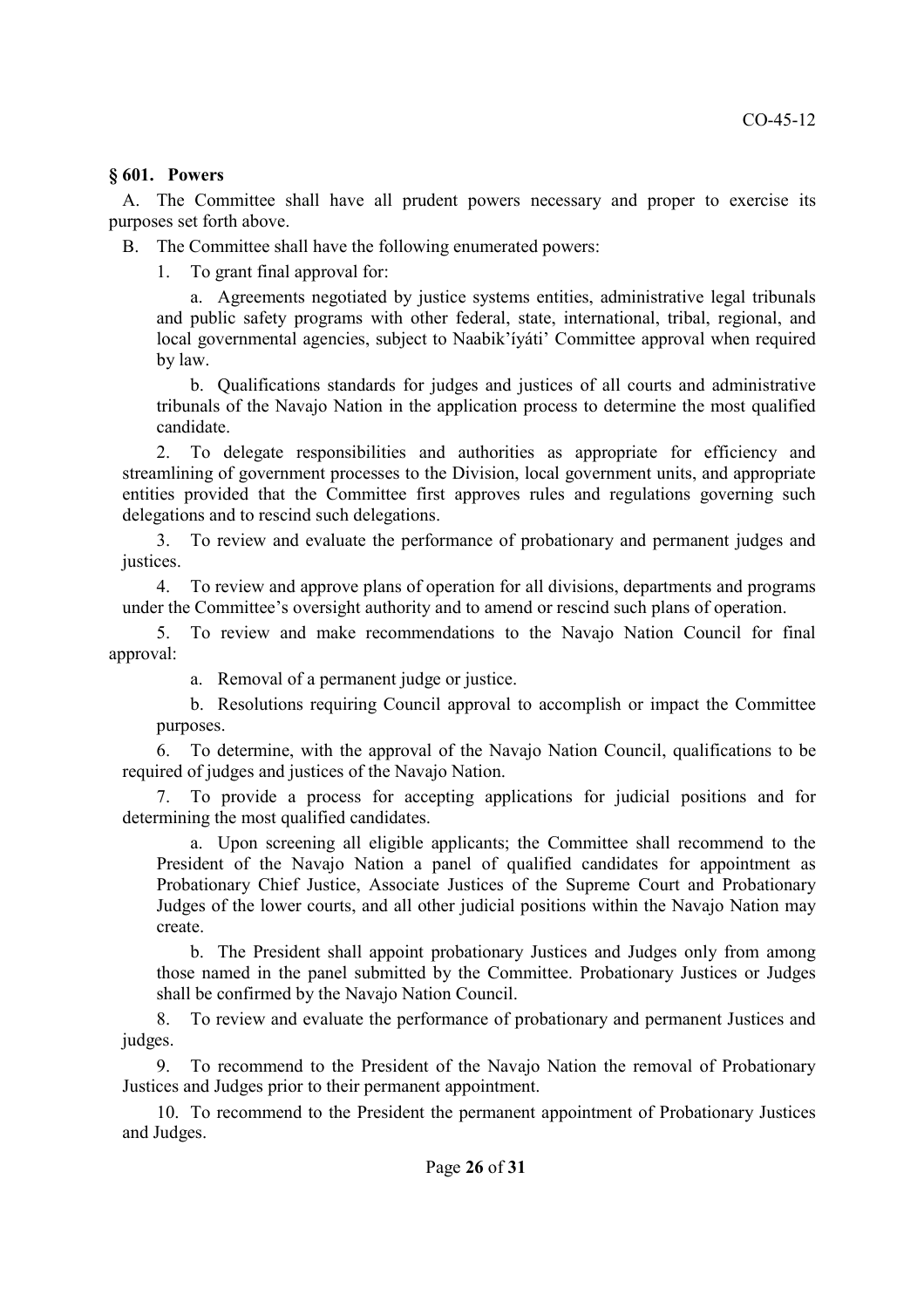a. The President shall not appoint to a permanent position any Justice or Judge not recommended by the Judiciary Committee.

b. The appointment of permanent Justices and Judges shall be confirmed by the Navajo Nation Council.

11. To present directly to the Navajo Nation Council the issue of permanent appointment of any Probationary Justice or Judge whom the committee and the Chief Justice have recommended for permanent appointment and which recommendation to the President of the Navajo Nation has failed to convey to the Navajo Nation Council within sixty (60) days of receiving the recommendation.

12. To recommend to the Navajo Nation Council the removal of permanent Justices or Judges.

13. To represent the Navajo Nation, at local, state, and federal levels, in coordination with the President of the Navajo Nation, appropriate committee of the Navajo Nation Council and the Chief Justice in advocating for legislation, funding or actions relating to the justice systems, administrative legal tribunals and public safety activities.

14. To review and make recommendations to the Navajo Nation Council on proposed amendments to and enactments in the Navajo Nation Code.

15. To review, amend, recommend and submit the annual budget for programs under the oversight of the Committee to the Budget and Finance Committee and to the Navajo Nation Council.

16. To prepare and recommend approval of a committee budget each fiscal year.

17. To recommend to the Navajo Nation Council the creation of any Division or Department intended to be under the Committee's oversight by adoption of its Plan of Operation; and to rescind that Plan of Operation or an existing Plan of Operation for any Division or Department under the Committee's oversight.

C. Oversight.

1. To serve as the oversight committee for the Judicial Branch of the Navajo Nation, all administrative legal tribunals including but not limited to the Navajo Nation Labor Commission and the Office of Hearings and Appeals, Office of the Public Defender, Office of the Prosecutor, Division of Public Safety, and the Office of Ethics and Rules.

2. To serve as the oversight committee for the Department of Justice, unless otherwise designated by Navajo Nation law, and to approve and amend Plans of Operation thereto.

The Committee shall periodically review the overall function of the programs over which it has oversight.

#### **§ 602. Advisors**

Advisors to the Committee shall include Executive Director for Division of Public Safety, Department of Justice, Legislative Counsel, Auditor General, Chief Prosecutor and Chief Public Defender.

#### **§ 603. Meetings**

Meetings shall be held on Monday of each week.

#### **Article 5. Naabik'íyáti' Committee**

Page **27** of **31**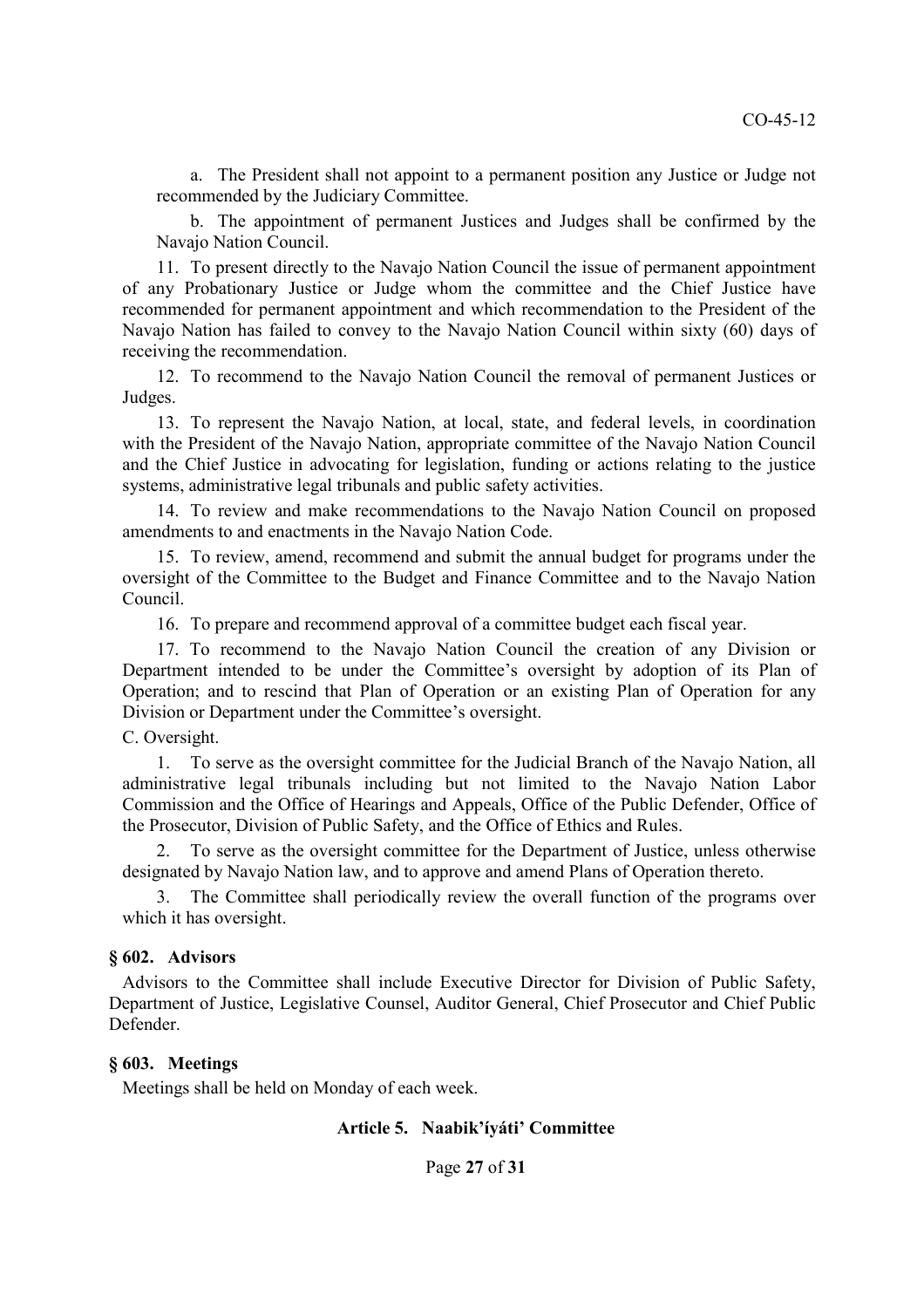#### **§ 700. Establishment; purposes**

A. Naabik'íyáti' Committee is hereby established as a standing committee and it shall use Nitsáhákees, Nahat'á, Iiná and Siihasin in exercising oversight authority (including the authority to promulgate rules and regulations): to confirm all appointments to boards and commissions, to approve the plan of operation for the legislative branch, to coordinate with all committees the appearance and testimony before non-Navajo government federal, state or other entities, to provide for the compilation and publication of all Navajo Nation laws, rules and regulations, to appoint directors of legislative offices not otherwise provided for by law, and other related matter

B. The Chairperson of the committee shall be the Speaker of the Navajo Nation Council. In the absence of the Speaker, the members shall nominate and vote on the chairperson pro tem to conduct the meeting and to sign only the documents or legislation approved by the committee while presiding.

C. The Naabik'íyáti' Committee shall meet at least once per month at the call of the Chairperson on the second and fourth Thursday of each month until such time as the Committee adopts an annual meeting schedule and posts such schedule on the Council's website.

D. A quorum of the committee shall be satisfied by the presence of two (2) members of each Standing Committee or a majority of delegates of the Navajo Nation Council. The physical presence of a quorum is only required to call the meeting to order and for any vote affecting resolution. A quorum is not required for committee vote on acceptance of a report(s).

All vetoed resolutions, upon the request of a sponsor for an override for, shall be referred to Naabik'íyáti' Committee, and the committee may invite the President to discuss his reasons for the veto. Upon consensus with the President, a new resolution may be ordered.

F. Proposed amendments may be developed in the committee reached consensus before a formal Council action.

G. A recorded vote may be taken to determine if a resolution shall proceed to the Council or referred back to the standing committee.

#### **§ 701. Powers**

A. The Committee shall have the following enumerated powers:

1. To give final confirmation of the appointments to boards, commissions, and colleges, unless otherwise provided by law.

2. To oversee the conduct and operations of entities of the Navajo Nation not otherwise under the oversight authority of other standing committees, except that such oversight shall not interfere with the prerogative or business decisions of management governing boards.

3. To recommend resolutions to the Navajo Nation Council on matters within the Committee's jurisdiction.

4. To coordinate all federal, county and state programs with other standing committees and branches of the Navajo Nation government to provide the most efficient delivery of services to the Navajo Nation.

5. To serve as the oversight committee for the Office of Legislative Services and other offices, programs, commissions, boards or task forces under the Legislative Branch of the Navajo Nation government, unless otherwise designated by Navajo Nation law, and to approve and amend plans of operation thereto.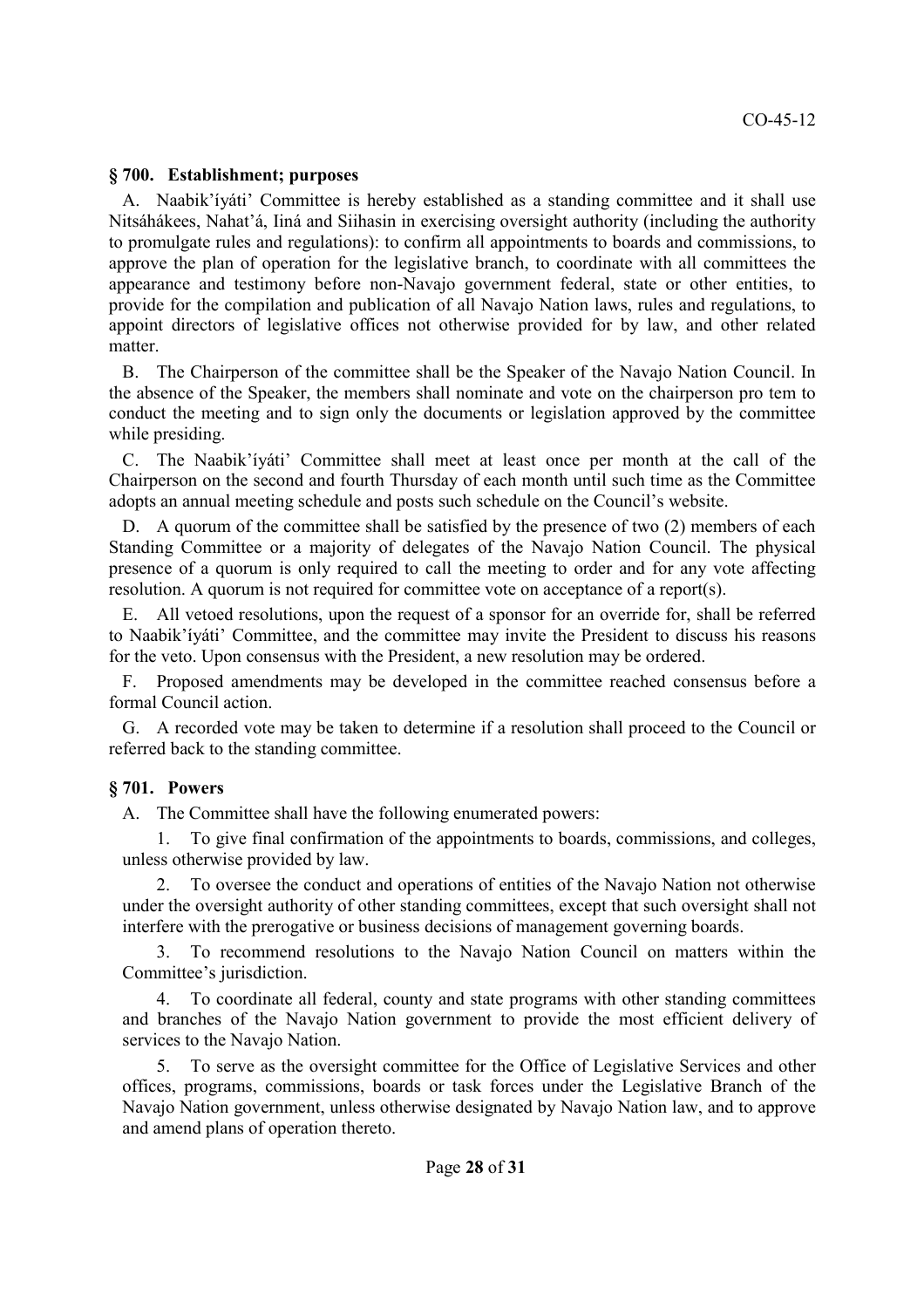6. To assist and coordinate all requests for information, appearances and testimony relating to proposed county, state and federal legislation impacting the Navajo Nation.

7. To review and continually monitor the programs and activities of federal and state departments and to assist development of such programs designed to serve the Navajo People and the Navajo Nation through intergovernmental relationships between the Navajo Nation and such departments.

8. To coordinate with all committees, Chapters, branches and entities concerned with all Navajo appearances and testimony before Congressional committees, departments of the United States government, state legislatures and departments and county and local governments.

9. To recommend to the United States departments and agencies, the states and various regional agencies the appointment of individuals who, in the judgment of the Committee, will fulfill the requirements of their office and serve the interests of the Navajo Nation.

10. To review and approve the negotiation and setting of the Navajo Nation's indirect cost or administrative cost rate agreements with the cognizant federal agent. When in the best interest of the Nation, the committee may waive the indirect cost or administrative cost rate when:

a. The division, department or program requesting the waiver demonstrates a statutory and/or regulatory requirement that limits the indirect cost or administrative cost rate available for a particular grant or contract, or

b. There is a showing of necessity and a commitment of available general funds by the division, department or program requesting the waiver which is available to offset the loss in indirect costs or administrative costs.

c. Chapters meeting these requirements will not be subject to any administrative costs assessed by the central government.

11. To review and approve the distribution of funds appropriated or allocated to assist enrolled Navajos residing outside the Navajo Nation.

12. To authorize, review, approve and accept any and all contracts, grants and associated budgets with the United States, its departments and agencies for the implementation of the Indian Self-Determination and Education Assistance Act, as amended upon the recommendation of the standing committee which has oversight of the division, department or program applying for the contract and/or grant.

13. To prepare and recommend approval of a Committee budget each fiscal year.

B. The Committee shall have the authority to delegate its responsibilities and authorities as appropriate for efficiency and streamlining of government processes to the Standing Committees, Divisions, Chapters and appropriate entities provided that the Committee first approve rules and regulations governing such delegations and to rescind delegations.

## **Section 5. References to previous Standing Committees**

A. References in the Navajo Nation Code and other official documents to the Government Services and Intergovernmental Relations Committees shall mean the Naabik'íyáti' Committee, unless the amendments enacted herein or the context of previous law indicates otherwise.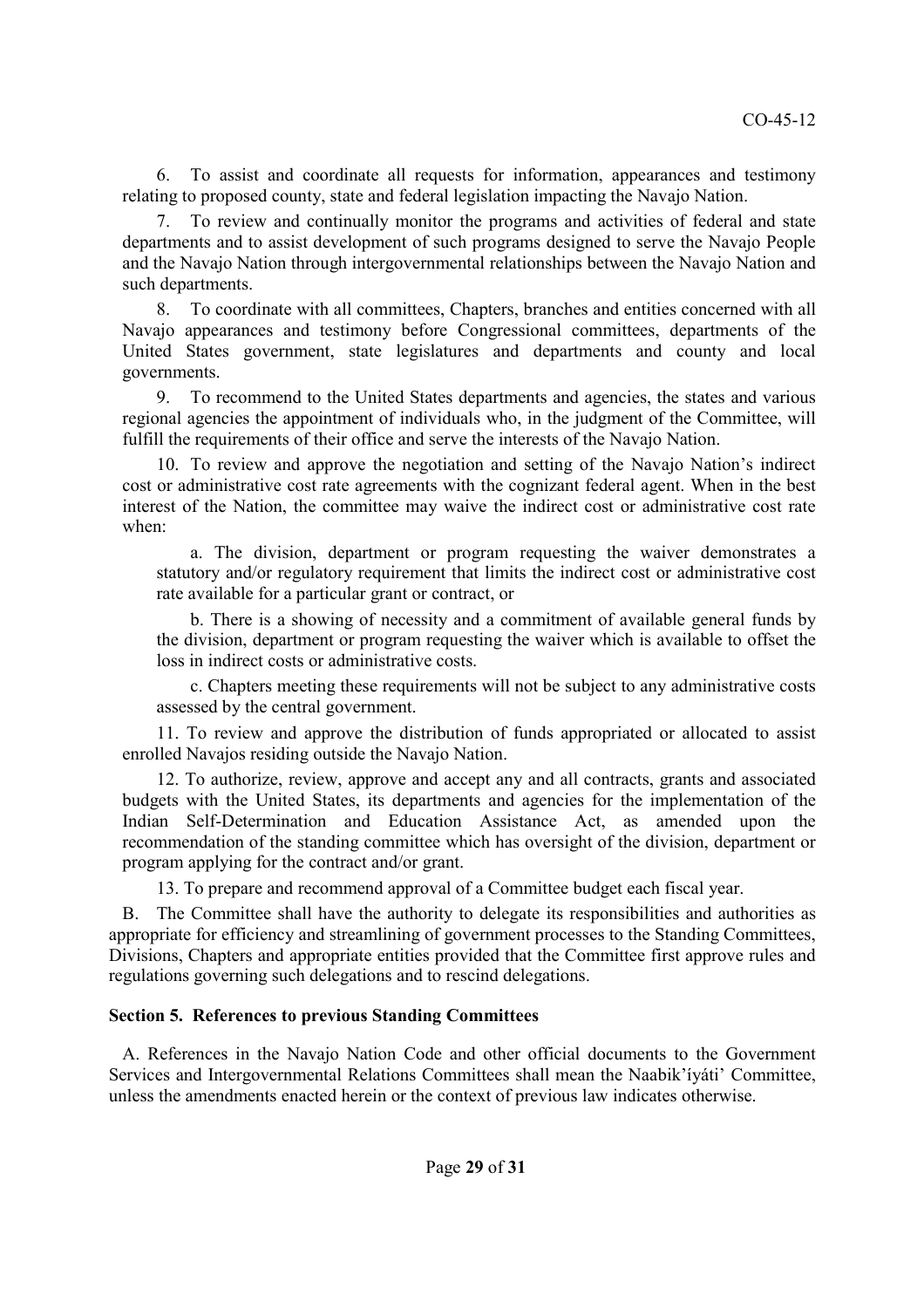B. References in the Navajo Nation Code and other official documents to the Resources, Transportation and Community Development and Economic Development Committees shall mean the Resources and Development Committee, unless the amendments enacted herein for the context of previous law indicates otherwise.

C. References in the Navajo Nation Code and other official documents to the Public Safety and Judiciary Committees shall mean the Law and Order Committee, unless the amendments enacted herein or the context of previous law indicates otherwise.

D. References in the Navajo Nation Code and other official documents the Human Services, Health and Social Services and Education Committees shall mean the Human Development Committee, unless the context indicates otherwise.

E. As provided by the amendments enacted herein, previous agenda functions of the Ethics and Rules Committee shall be transferred to the Naabik'íyáti' Committee; previous hearing functions of the Ethics and Rules Committee under the Navajo Ethics in Government Law, 2 N.N.C. §§3741 *et. seq.* shall be delegated to the Office of Hearings and Appeals. All references to the Ethics and Rules Committee in the Navajo Ethics in Government Law shall accordingly mean the Office of Hearings and Appeals.

#### **Section 6. Review**

The Navajo Nation Council shall review the powers and operation of each standing committee by the end of the second year of the 22<sup>nd</sup> Council and make recommendations for improvements.

#### **Section 7. Effective Date**

The amendments made to 2 N.N.C. §106(B) may be subject to the requirements of 2 N.N.C. §106(A). Other amendments enacted herein shall be effective pursuant to 2 N.N.C. §221(B).

#### **Section 8. Codification**

The provisions of the Act which amend or adopt new sections of the Navajo Nation Code shall be codified by the Office of Legislative Counsel. The Office of Legislative Counsel shall incorporate such amended provisions in the next codification of the Navajo Nation Code.

#### **Section 9. Saving Clause**

Should any provision of this Act be determined invalid by the Navajo Nation Supreme Court, or the District Courts of the Navajo Nation without appeal to the Navajo Nation Supreme Court, those provisions of the Act which are not determined invalid shall remain the law of the Navajo Nation.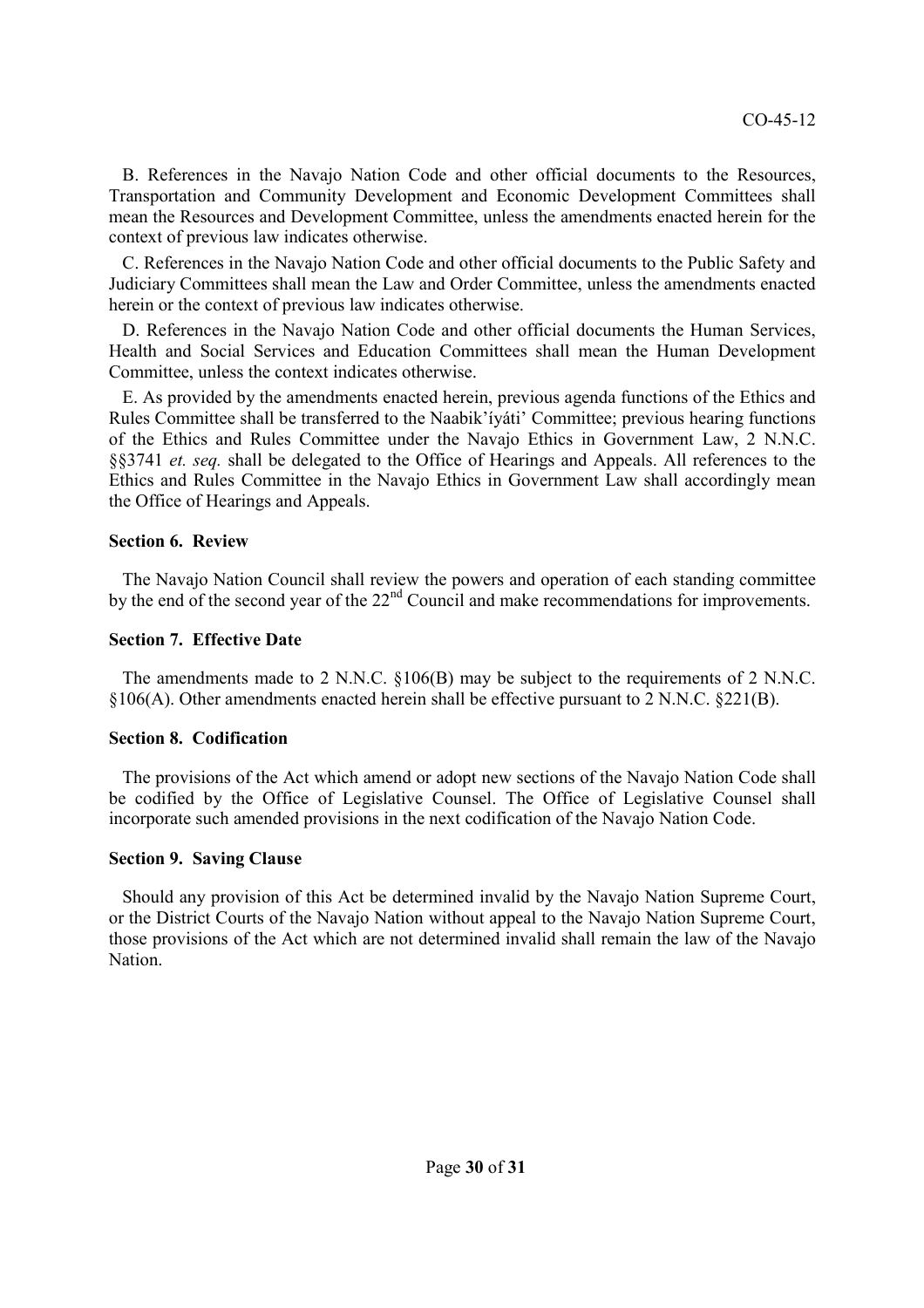## **Summary of Amendments to Navajo Nation Title II as passed by the Navajo Nation Council override in CO-45-12, January 30, 2013**

| <b>Section Title</b><br>and Number                                                                                                                                    | <b>Summary of Amendments</b>                                                                                                                                                                                                                                                                                                                                                                                                                                                                                                                               |
|-----------------------------------------------------------------------------------------------------------------------------------------------------------------------|------------------------------------------------------------------------------------------------------------------------------------------------------------------------------------------------------------------------------------------------------------------------------------------------------------------------------------------------------------------------------------------------------------------------------------------------------------------------------------------------------------------------------------------------------------|
| §107(F). Advances<br>to Council<br>Delegates                                                                                                                          | Changed the deduction of outstanding advances from the next bi-weekly pay to either<br>the next bi-weekly pay or assessed 1.2% annual interest to be deducted at year end<br>from all moneys owed to the Council Delegate, at the choice of the Council Delegate.<br>The deductions cannot be taken from Deferred Compensation.                                                                                                                                                                                                                            |
| $$110(E), (F)$ and<br>(O) Definitions                                                                                                                                 | Added the definitions for (E) "Comment Period", (F) "Confidential Matter" and (O)<br>"Memorandum of Understanding". The definition of "Memorandum of<br>Understanding eliminated the execution of a MOU by a program director or non-<br>certified chapter president, requiring only a division director to execute a MOU.                                                                                                                                                                                                                                 |
| $§162(B)$ and (C)<br>Number; Time;<br>Duration                                                                                                                        | (B) Added the request for a special session by the President in a <i>written</i> message to<br>the Speaker.                                                                                                                                                                                                                                                                                                                                                                                                                                                |
|                                                                                                                                                                       | (C) Added the option of a meeting day consisting of <i>completion of the agenda items</i><br>as an alternate to a minimum of six hours.                                                                                                                                                                                                                                                                                                                                                                                                                    |
| $§163(A)$ and $(B)$<br>Agenda                                                                                                                                         | (A) Allows the rules and procedures of the last Council to be used until amended or<br>rescinded or new rules adopted by an elected Council.                                                                                                                                                                                                                                                                                                                                                                                                               |
|                                                                                                                                                                       | (B) Allows the inclusion of a consent schedule of agenda items, developed by the<br>Speaker. Allows for agenda items on the consent schedule to be put on the regular<br>agenda upon the request of a Council Delegate; also requires the Speaker to move any<br>item from the consent schedule to regular agenda when it gets more than (5) minutes<br>of debate or questioning.                                                                                                                                                                          |
| §164(A)(1),(3),(4),<br>(5), (6), (7), (9), (10),<br>$(13)$ , $(14)$ , $(15)$ , $(16)$<br>and (17) Navajo<br>Nation Council<br>and Committee<br>Legislative<br>Process | $(A)(1)$ Allows for those requesting legislation to be drafted request assistance from<br>the Office of Legislative Counsel or other legal counsel employed by the Navajo<br>Nation. Requires the Office of Legislative Counsel to ensure the proposed resolution<br>is drafted in a proper codified format before it is assigned a number and introduced<br>into the legislative process and to notify the Council by memorandum of the legal<br>sufficiency of each proposed resolution.                                                                 |
|                                                                                                                                                                       | (3) Requires legislation to be deemed properly drafted by the Office of Legislative<br>Counsel before it is presented to the Office of Legislative Services for assignment of<br>the legislation tracking number.                                                                                                                                                                                                                                                                                                                                          |
|                                                                                                                                                                       | (4) Requires new laws or amendments to clearly indicate reference to appropriate<br>Navajo Nation Code when applicable.                                                                                                                                                                                                                                                                                                                                                                                                                                    |
|                                                                                                                                                                       | (5) Clarifies the beginning of the legislative process as the point when the Speaker<br><i>assigns</i> the legislation to the respective oversight committee(s); requires the Speaker's<br>office to distribute digital copies of the proposed resolution, including exhibits to the<br>Office of the President, Office of the Attorney General, Office of the Controller,<br>Office of Management and Budget and all Executive Branch Division Directors only,<br>excluding the requirement to distribute to the departments and/or programs.             |
|                                                                                                                                                                       | (6) Requires the Office of Legislative Services to post to the Council's website <i>digital</i><br>copies of the resolution without the exhibits no later than the first calendar day after<br>the proposed resolution is introduced into the legislative process. Digital copies<br>where practicable shall be provided upon request to the Office of Legislative Services.<br>Matters or exhibits deemed confidential by the Department of Justice are not be<br>posted or released. Digital copies of resolutions or exhibits must have notice that the |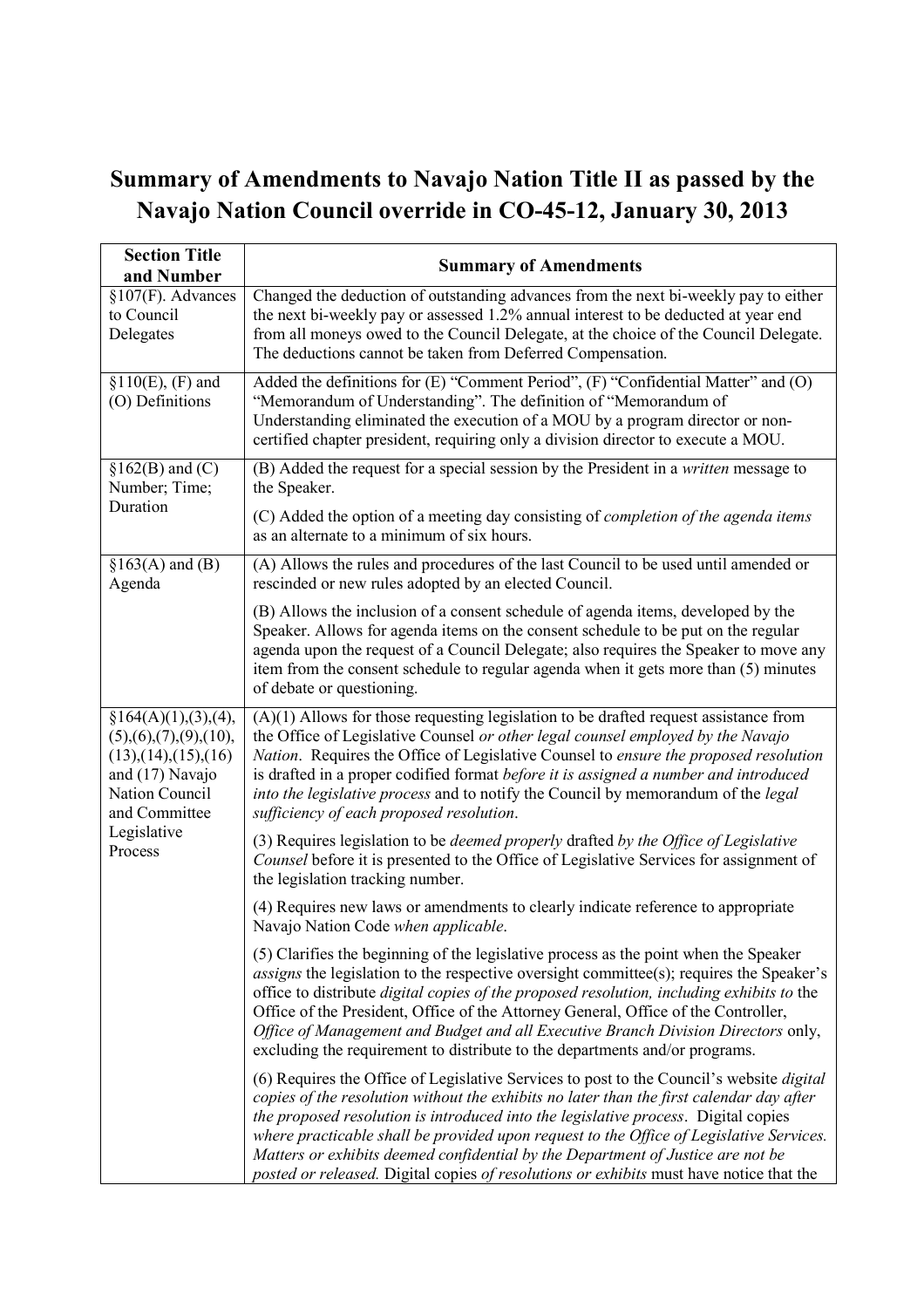|                                 | copies are for the benefit of the public and Chapters and any political use is<br>prohibited.                                                                                                                                                                                                                                                                                                                                                                                                                                                                                                               |
|---------------------------------|-------------------------------------------------------------------------------------------------------------------------------------------------------------------------------------------------------------------------------------------------------------------------------------------------------------------------------------------------------------------------------------------------------------------------------------------------------------------------------------------------------------------------------------------------------------------------------------------------------------|
|                                 | (7) Removed the duty of the Office of Legislative Services to provide digital copies to<br>Executive Branch Division Directors for comment and provided that a Chapter<br>government may comment on a proposed resolution through a properly delegated<br>elected official or through a certified chapter resolution and that a Chapter<br>government or Executive Branch Division Director at their option have (5) days to<br>submit comments to the Executive Director of the Office of Legislative Services.                                                                                            |
|                                 | (9) Corrected the spelling of the Naabik'iyáti' Committee.                                                                                                                                                                                                                                                                                                                                                                                                                                                                                                                                                  |
|                                 | $(10)$ Requires that an amendment approved by a Committee be included in the<br>proposed resolution. Removed the requirement that specific actions of a committee,<br>including a failed amendment be noted in a footnote but not included in the final<br>certified copy of the resolution. Requires a <i>Council Delegate</i> and not the sponsor to<br><i>obtain a written and signed petition of the majority of the members of the Council.</i><br>Removed the option of a sponsor of a resolution to obtain in writing removal of an<br>amendment to a resolution.                                    |
|                                 | (13) Changed the reference to legislations to <i>resolutions</i> ; allows for resolutions<br>otherwise to be listed in the order received to be placed elsewhere on the agenda only<br>if they require a 2/3 vote or if they are included in the consent schedule.                                                                                                                                                                                                                                                                                                                                          |
|                                 | (14) Corrected the spelling of Naabik'iyáti' and substituted resolutions for the word<br>"legislations"                                                                                                                                                                                                                                                                                                                                                                                                                                                                                                     |
|                                 | $(15)$ Requires all resolutions that complete the process and procedures of §164 be<br>placed on the next Navajo Nation Council agenda. Requires the Speaker to publish<br>the final proposed agenda on the Council's website no less than (3) calendar days<br>before the start of a regular session and no less than $(1)$ calendar day prior to the start<br>of a special session. A special session agenda is not required to be placed on the<br>website. Reports, verbal and written, are presented on the first day of a regular session<br>unless otherwise directed by the Speaker or the Council. |
|                                 | (16) Substituted <i>resolutions</i> for "legislations".                                                                                                                                                                                                                                                                                                                                                                                                                                                                                                                                                     |
|                                 | (17) Corrected spelling of Naabik'iyáti' and requires that all acts of vetoing a<br>resolution occur within the territorial jurisdiction of the Navajo Nation.                                                                                                                                                                                                                                                                                                                                                                                                                                              |
| \$164(B)(2)(c)                  | Added the requirement for all resolutions not requiring approval by the Council or its<br>committees be signed by the Director of the Office of Management and Budget for all<br>documents having a financial impact in the Navajo Nation in addition to the<br>appropriate Division Director, the Controller for all documents having a financial<br>impact in the Navajo Nation and the Attorney General.                                                                                                                                                                                                 |
| §169(B) Quorum                  | Requires a quorum to vote on a resolution, memorial, or motion of the Council or<br>standing committees instead of a passing or other action. Removed the <i>failure of a</i><br>Council Delegate to vote as an absence from the whole meeting but left in place the<br>intentional failure or refusal to vote as an absence from the whole meeting.                                                                                                                                                                                                                                                        |
| §180 Appointment                | Corrected the spelling of Naabik'iyáti'.                                                                                                                                                                                                                                                                                                                                                                                                                                                                                                                                                                    |
| §181. Membership                | Clarified the meaning of Agencies as defined in §110(A).                                                                                                                                                                                                                                                                                                                                                                                                                                                                                                                                                    |
| \$183(B)(3)<br>Meetings; quorum | Requires meeting notices for the committees and commissions to be posted on the<br>Navajo Nation Council's website at least (1) calendar day before the meeting and<br>removed the publication by newspaper and notice by local radio announcement.                                                                                                                                                                                                                                                                                                                                                         |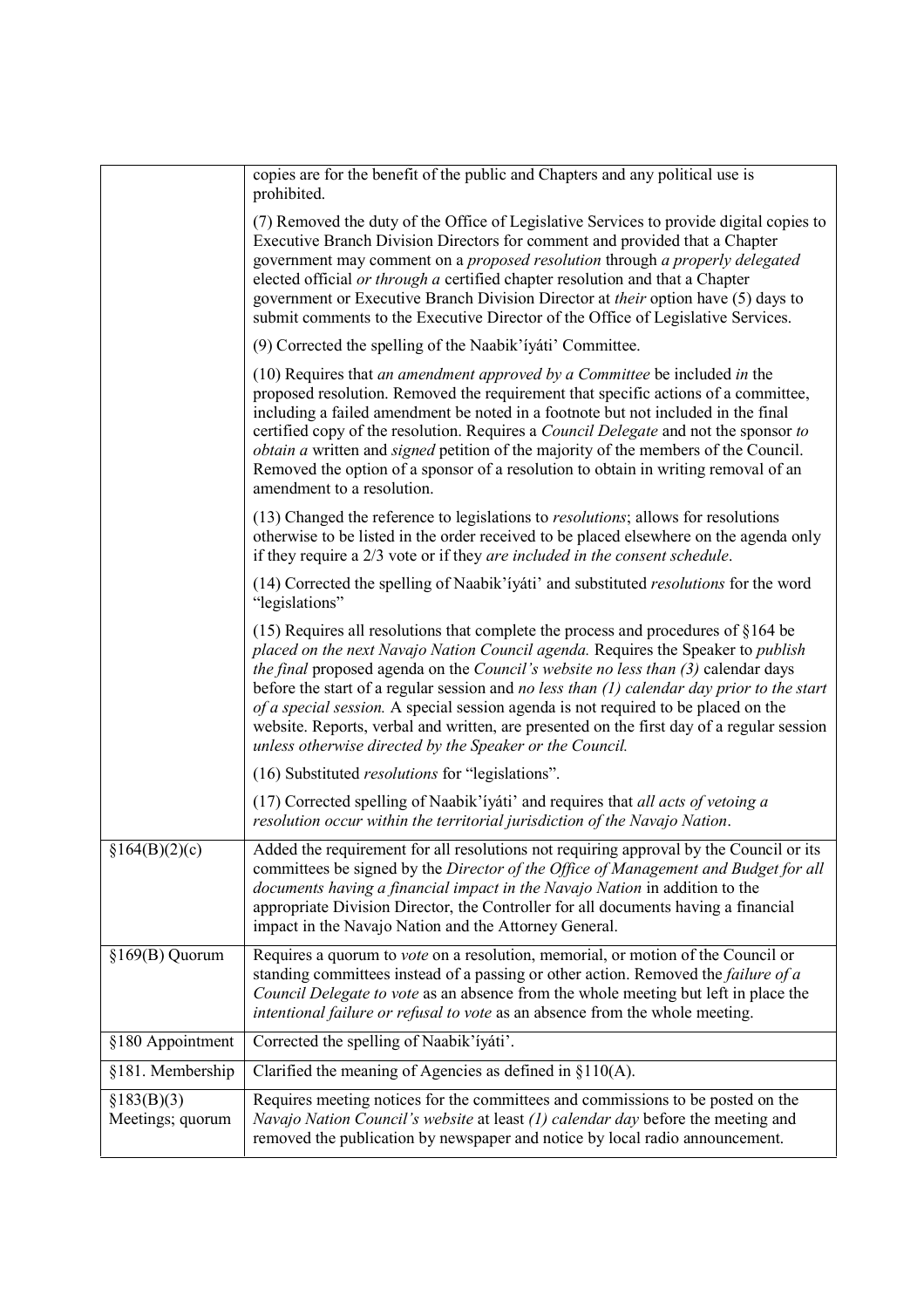| §183(E)                                                                                     | Requires a quorum for any standing committee to commence a meeting and for any<br>vote affecting a resolution, but not requiring a quorum for hearing reports, which can<br>be accepted by a simple majority of the standing committee members present.                                                                                                         |
|---------------------------------------------------------------------------------------------|-----------------------------------------------------------------------------------------------------------------------------------------------------------------------------------------------------------------------------------------------------------------------------------------------------------------------------------------------------------------|
| \$184(C)                                                                                    | Allows a presiding Chairperson to vote when a 2/3 vote is required regardless of a tie                                                                                                                                                                                                                                                                          |
| Chairperson; Vice-<br>Chairperson;<br>Chairperson Pro                                       | vote.                                                                                                                                                                                                                                                                                                                                                           |
| Tem                                                                                         |                                                                                                                                                                                                                                                                                                                                                                 |
| $$187(B)(4)$ Joint<br>Committee<br>Meetings                                                 | Requires notice of joint committee meetings to be posted on the Council's website 24<br>hours in advance of the meeting; removed the requirement to publish notice in a daily<br>newspaper or announced on local radio.                                                                                                                                         |
| \$187(C)                                                                                    | Allows for <i>substantive action</i> to be taken in joint committee meetings as provided in<br>§189 and as agreed to by the joint committees either individually or jointly provided if<br>jointly it is by 2/3 majority vote of the combined membership present at the joint<br>committee.                                                                     |
| \$189(B)<br>Committee actions                                                               | Requires that committee directives be limited to matters under such Committee's<br>direct oversight and approved by simple majority of all Committee members. Requires<br>that all directives be in writing and signed by the presiding officer, provided to the<br>President and affected Division Director within (3) calendar days of Committee<br>approval. |
| §192 Legislative<br>oversight                                                               | Committee oversight is limited to <i>resolution consideration</i> and policy decisions and<br>shall not involve program administration.                                                                                                                                                                                                                         |
| $\S285(B)(1)$ and                                                                           | (1) Corrected the spelling of Naabik'iyáti'                                                                                                                                                                                                                                                                                                                     |
| (3) Powers and<br>duties                                                                    | (3) Substituted <i>resolution(s)</i> for legislation                                                                                                                                                                                                                                                                                                            |
| $§300(C)(3)$ Budget<br>and Finance<br>Committee<br>Establishment;<br>membership<br>purposes | Substituted resolutions for legislation                                                                                                                                                                                                                                                                                                                         |
| §401(B)(3), (6)                                                                             | (3) Substituted <i>resolution(s)</i> for legislation                                                                                                                                                                                                                                                                                                            |
| and $(7)(a)$ and $(b)$                                                                      | (6) Substituted resolutions for legislation                                                                                                                                                                                                                                                                                                                     |
| Health, Education<br>and Human                                                              | (7)(a) and (b) Corrected the spelling of Naabik'iyáti'                                                                                                                                                                                                                                                                                                          |
| Services                                                                                    |                                                                                                                                                                                                                                                                                                                                                                 |
| <b>Committee Powers</b>                                                                     |                                                                                                                                                                                                                                                                                                                                                                 |
| §403 Health,<br>Education and<br>Human Services<br>Committee                                | Added the language "Except when the Navajo Nation Council is in session.                                                                                                                                                                                                                                                                                        |
| Meetings                                                                                    | $(B)(2)(c)$ Substituted <i>resolutions</i> for legislation                                                                                                                                                                                                                                                                                                      |
| §501(B)(2)(c)<br>Resources and                                                              |                                                                                                                                                                                                                                                                                                                                                                 |
| Development                                                                                 | $(B)(2)(g)$ Substituted <i>any</i> for "an".                                                                                                                                                                                                                                                                                                                    |
| <b>Committee Powers</b>                                                                     |                                                                                                                                                                                                                                                                                                                                                                 |
| $\S501(B)(4)(f)$ and                                                                        | $(B)(4)(f)$ Substituted <i>resolutions</i> for legislation                                                                                                                                                                                                                                                                                                      |
| (5) Resources and<br>Development<br><b>Committee Powers</b>                                 | $(B)(5)$ Substituted <i>resolutions</i> for legislation                                                                                                                                                                                                                                                                                                         |